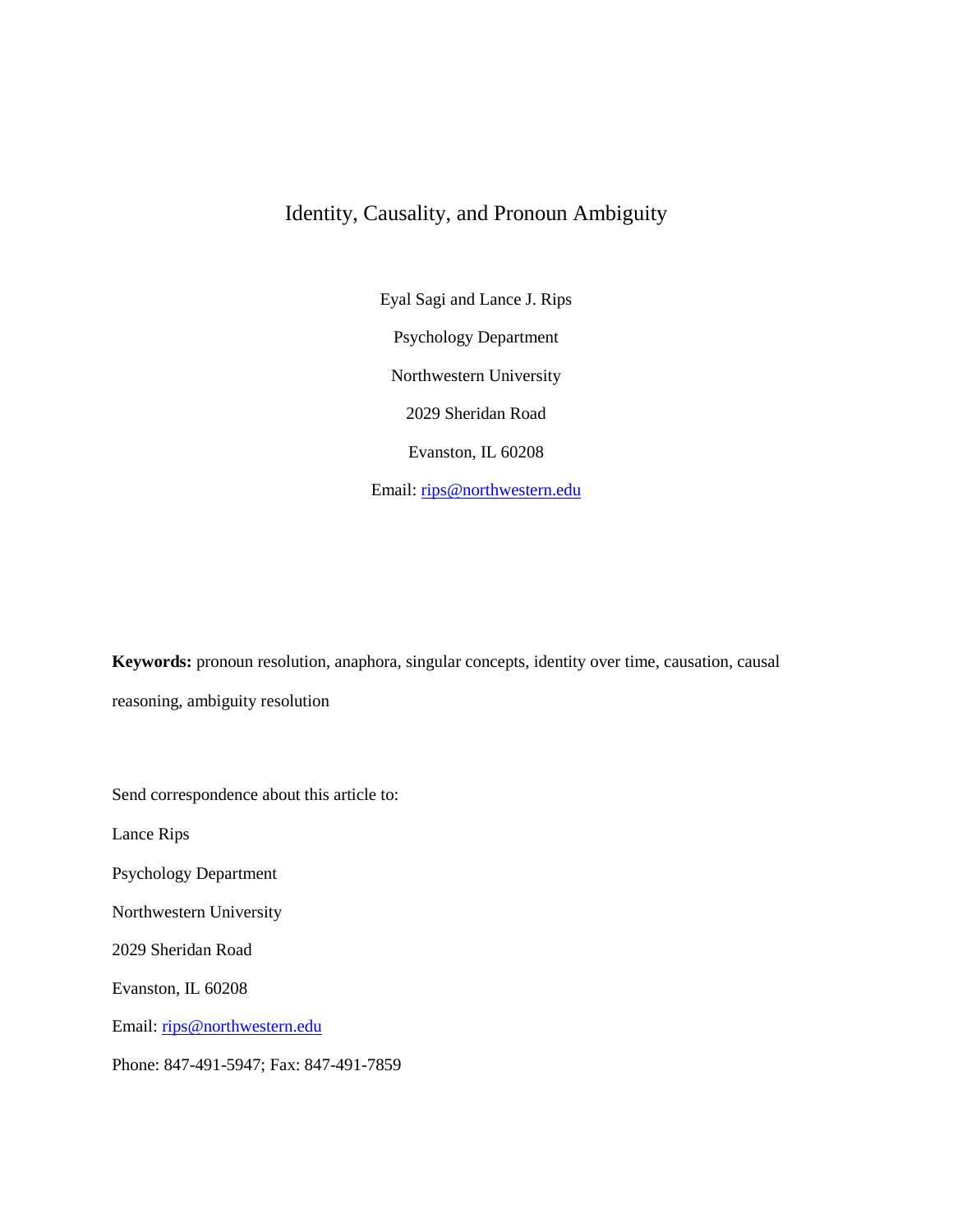### **Abstract**

This article looks at the way people determine the antecedent of a pronoun in sentence pairs, such as: *Albert invited Ron to dinner. He spent hours cleaning the house*. The experiment reported here is motivated by the idea that such judgments depend on reasoning about identity (e.g., the identity of the *he* who cleaned the house). Because the identity of an individual over time depends on the causal-historical path connecting the stages of the individual, the correct antecedent will also depend on causal connections. The experiment varied how likely it is that the event of the first sentence (e.g., the invitation) would cause the event of the second (the house cleaning) for each of the two individuals (the likelihood that if Albert invited Ron to dinner, this would cause Albert to clean the house, vs. cause Ron to clean the house). Decisions about the antecedent followed causal likelihood. A mathematical model of causal identity accounted for most of the key aspects of the data from the individual sentence pairs.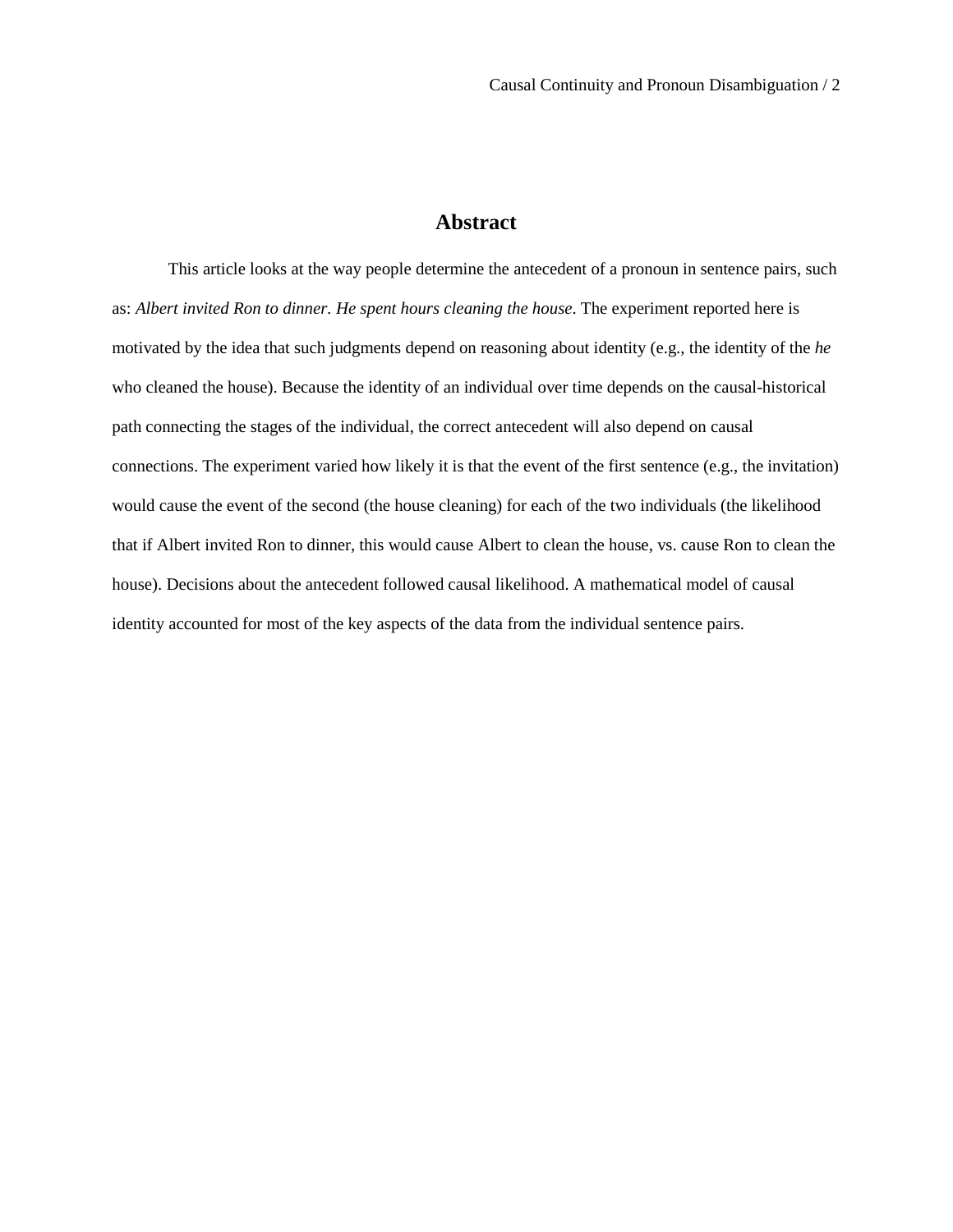## **Identity, Causality, and Pronoun Ambiguity**

Readers and listeners who encounter a personal pronoun sometimes face a choice of antecedent. When the pronoun and its potential antecedents occur within the same sentence, syntactic rules (e.g., those of binding theory) can determine which antecedent is correct (see Fiengo & May, 1996). But especially when the pronoun and the antecedents span separate sentences, two or more antecedents can each produce a grammatical discourse, and people must resort to semantic and contextual clues to figure out the right one. Neither of the sentence pairs in (1) and (2), for example, provides overt grammatical clues about the antecedent of *he*, and yet readers believe that the antecedent is the subject noun (*Albert*) in (1) but the object noun (*Ron*) in (2), as we show later:

(1) Albert invited Ron to dinner. He spent hours cleaning the house. (Subject strong/Object weak)

(2) Albert invited Ron to dinner. He brought a small gift. (Subject weak/Object strong)

We suggest that the antecedent of a pronoun depends on the identity of the individual the pronoun describes. In (1)*,* the intended referent of *he* is a male, *x,* who spent hours cleaning the house. Our goal as readers is to establish whether  $x$  is identical to Albert, to Ron, or to some third party, according to the information presented in the discourse. We take *x* to be Albert if the facts we've learned convince us that *x* is on the same biographical path as Albert, but we take *x* to be Ron if *x* is more likely to be on Ron's path. In the case of (1), we try to determine if the earlier invitation would extend naturally to a situation in which Albert did the house cleaning (where  $x =$  Albert), and we compare this possibility to one in which Ron did the house cleaning (where  $x = \text{Ron}$ ). We show in this article that a cognitive model of how people trace the identity of physical objects in nonlinguistic contexts (Rips, Blok, & Newman, 2006) can predict decisions about antecedents in pairs such as (1) and (2).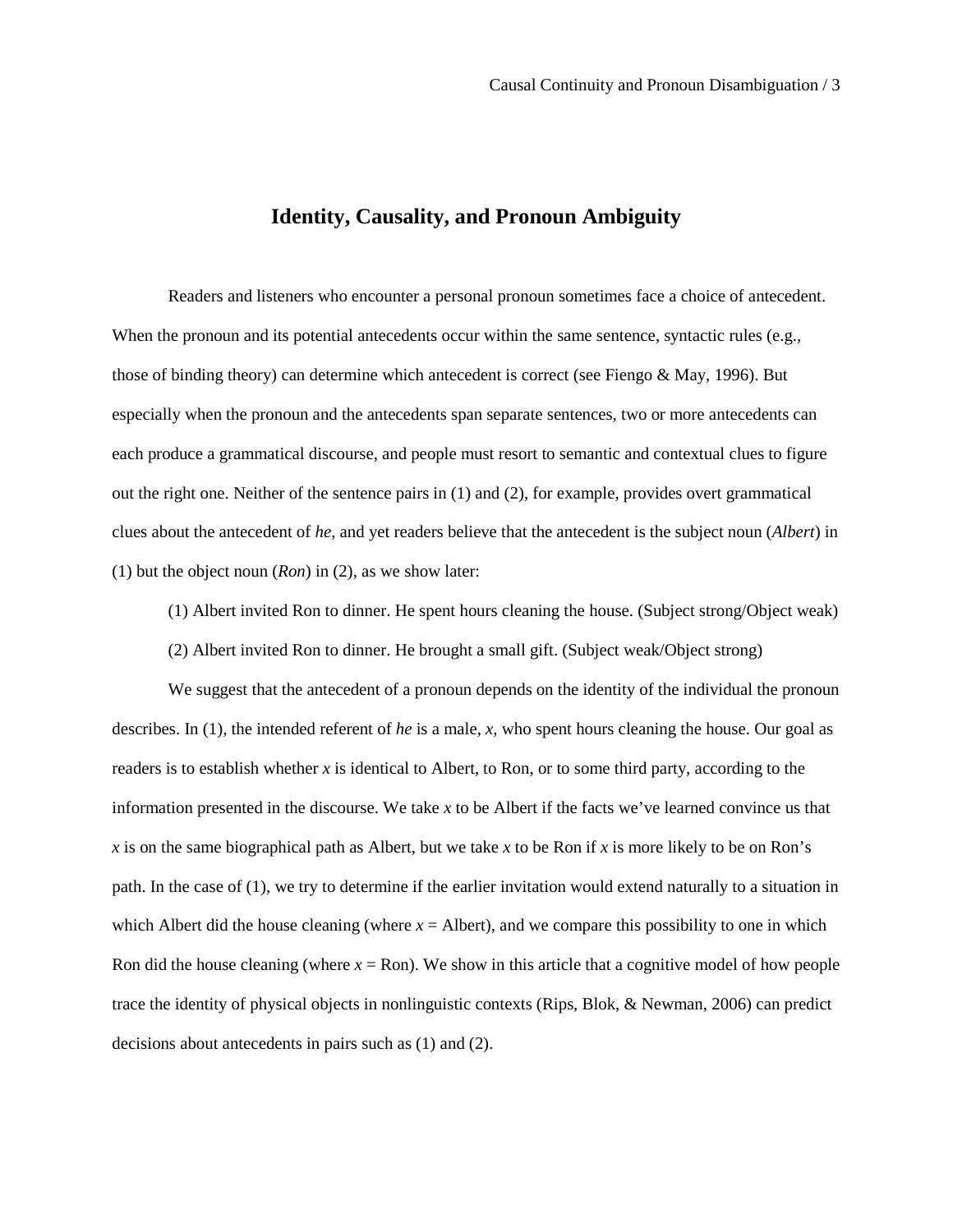#### **Pronoun Resolution and Identity**

Our approach to pronouns unites two issues that previous investigators have pursued in separate research streams. One issue, pursued in psycholinguistics, asks how people decide on an antecedent for a pronoun. The second issue, pursued in cognitive and developmental psychology, asks how people decide whether an individual at one time is the same as an individual at another. We suggest that a solution to the second issue is a solution to the first. Of course, not all pronouns are anaphoric. Anaphoric pronouns derive their referents through other referring expressions (e.g., in the way that *he* in (1) or (2) gets its referent from *Albert* or *Ron*). Some pronouns, however, obtain their referents from nonlinguistic context rather than from discourse. And among anaphoric pronouns, some don't refer to individuals but serve instead as variables bound to quantifiers (as in *No host is such that he would spend hours cleaning the house*). Our concern here is with anaphoric pronouns that purport to refer to individuals (and where overt syntactic constraints are consistent with each of the potential antecedents).

In bridging these issues, we appeal to two principles. The first asserts that assigning a pronoun from one sentence to an antecedent in another is a matter of establishing identity between two referents:

**Coreference is Identity:** The antecedent of a pronoun "*p*" is the term "*t*" if the discourse represents *t* as identical to *p*.

According to this principle, judging the antecedent of a pronoun involves the same mental processes as deciding whether a person we just encountered at a concert is the same person we saw an hour ago in the library. We are not proposing a mere analogy between these kinds of decisions. Rather, we believe they are the same decision—*Is t = p?*—though sometimes drawing on different sources of evidence. In determining the antecedent of a pronoun, we need to consider how the discourse represents the relation between the two referring expressions. For example, if a confused English student asserts, *Nick Carraway is an important author; he wrote "The Great Gatsby*,*"* the antecedent of *he* is *Nick Carraway*, despite the fact that the individual who wrote *The Great Gatsby* is not Nick Carraway. The critical relation for determining the antecedent is *internal coreference*—how the discourse represents the situation—rather than *external coreference*—how matters actually stand (see, e.g., Lawlor, 2010; Recanati, 2012).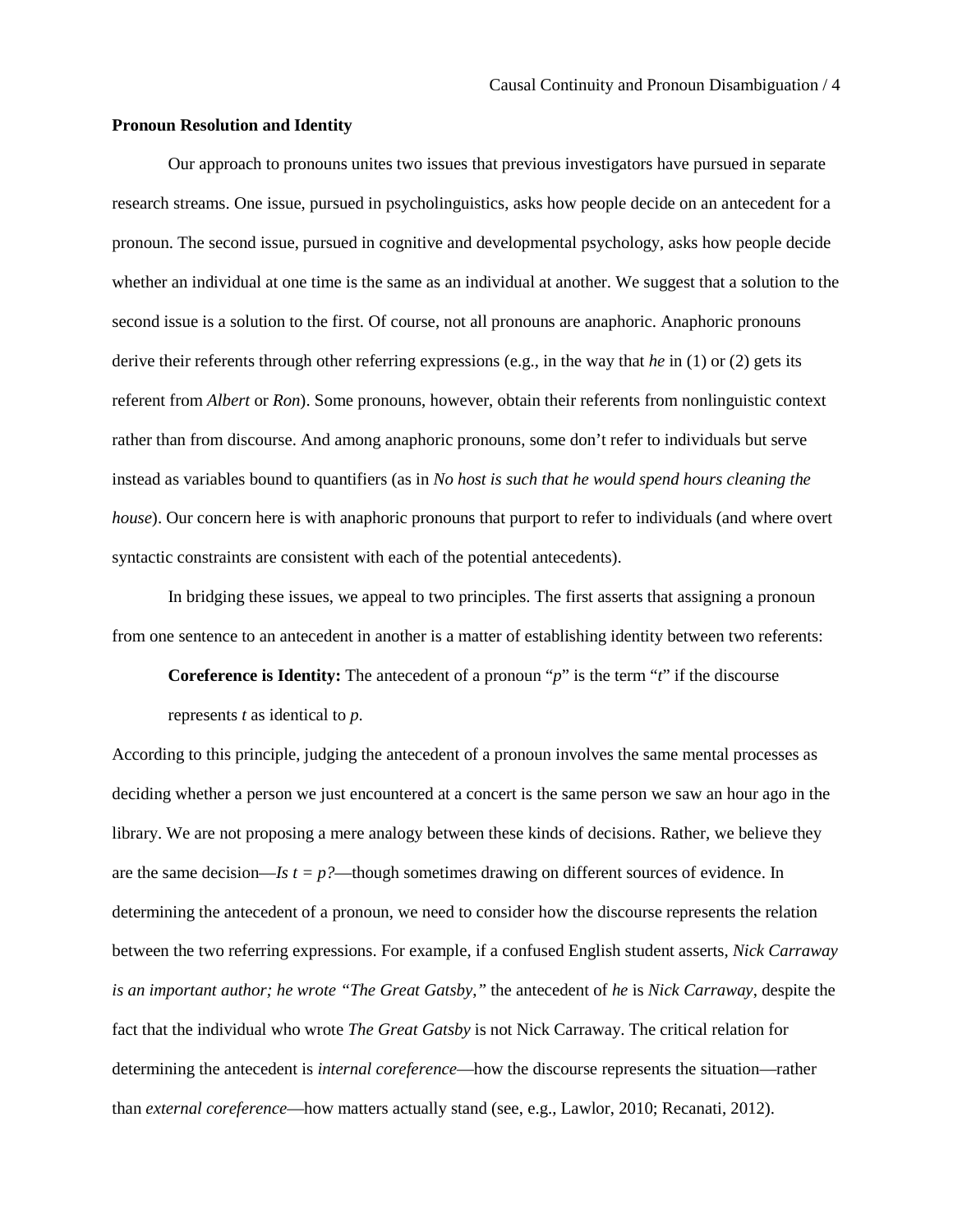The second principle we rely on is that identity over time for a physical object (including a person) depends on the causal-historical path that connects the object's stages:

**Causality Guides Identity:** An individual  $x_0$  at one time is identical to an individual  $x_1$ at a later time (i.e.,  $x_0 = x_1$ ) iff: (a)  $x_1$  is causally close enough to  $x_0$ , and (b)  $x_1$  is closer than any other causally-close-enough competitor.

This principle adapts a similar rule about identity from Nozick (1981), and it provides an account of explicit identity judgments about a variety of objects (Rips, Blok, & Newman, 2006). The library patron and the concertgoer are the same individual if and only if the concertgoer is on a causal path that is close enough to the library patron to qualify as the patron, and no one else is as close.  $1$  To be close enough, the later stage of an object must be a causal outgrowth of its earlier stages. The cluster of causal forces responsible for maintaining the object over time must extend from the earlier to the later time point. [2](#page-21-1) Of course, discourse is typically not explicit about the causal factors responsible for identity. So a reader or hearer must make inferences about this causal background, including inferences about what the writer/speaker takes the relevant causes to be.

Putting these principles together, we propose that people believe causal connectedness, as represented in the relevant sentences, determines a pronoun's antecedent. We should assign *he* to *Albert* in (1) if Albert is represented as the closest of the causally close-enough individuals to the person who spent hours cleaning the house. In this article, we report an experiment showing that relative causal connectedness predicts pronoun assignments.

#### **Causality, Coreference, and the Scope of Our Proposal**

We maintain that the antecedent of a pronoun is a matter of identity. We also believe that causalhistorical connections are responsible for identity, at least for ordinary physical objects, such as people, cats, and toasters (e.g., Nozick, 1981; Shoemaker, 1979). But we don't mean to imply that readers and listeners use only causal principles to determine a pronoun's antecedent. Sentences containing referential pronouns sometimes don't provide enough causal information to make such a connection. Take the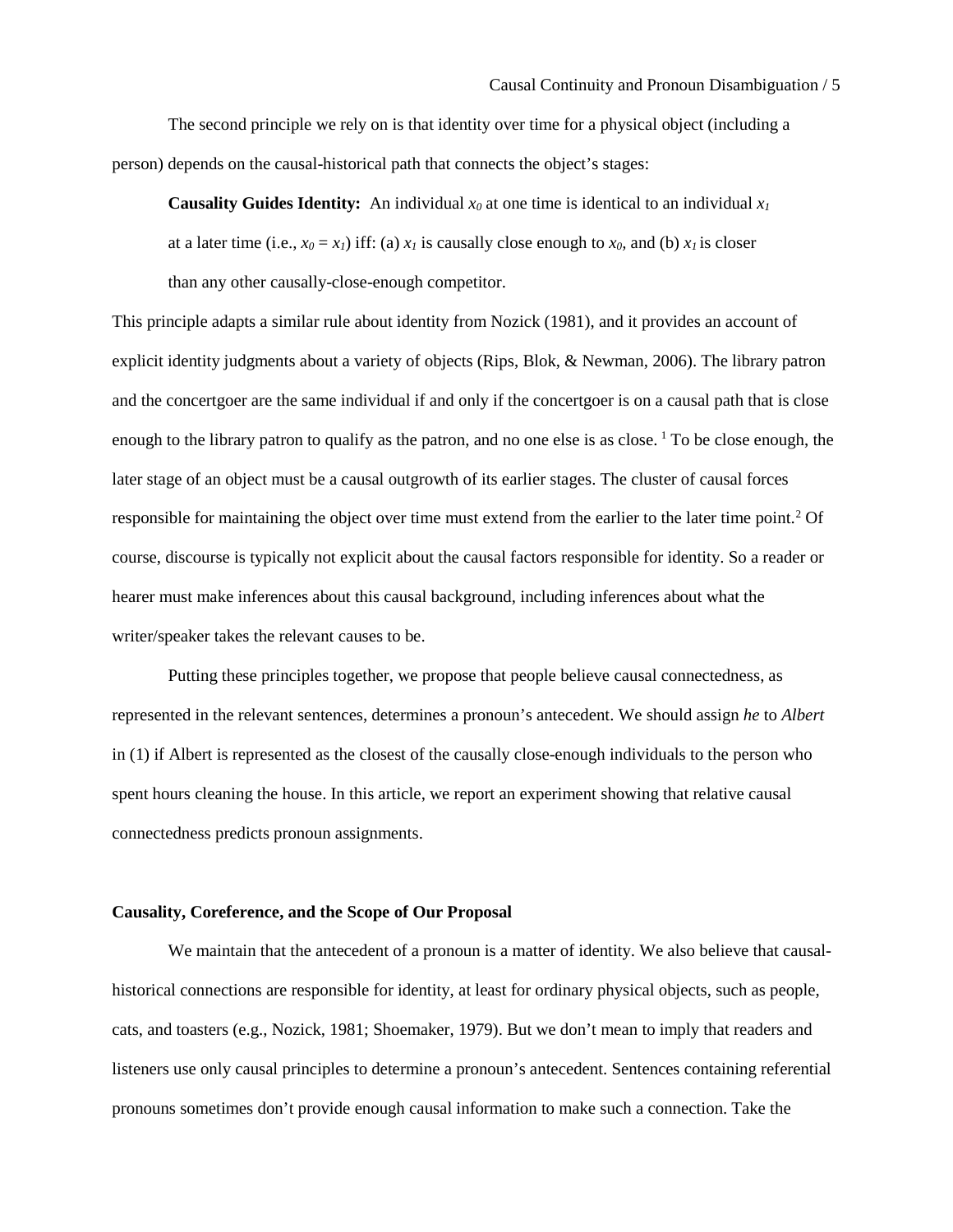sentence pair *Carolyn thought about Penelope. Sharon caught a glimpse of her*. Here, the thinking-about event is probably not a cause or an effect of the glimpsing event. We take *her* to be Penelope rather than Carolyn because we understand the two sentences to be rhetorically parallel (Hobbs, 1979; Kehler, Kertz, Rohde, & Elman, 2008; Wolf, Gibson, & Desmet, 2004). Earlier studies also document biases to assign pronouns to the subject noun of the preceding clause (e.g., Crawley, Stevenson, & Kleinman, 1990) and to the noun sharing the same syntactic role (e.g., Chambers & Smyth, 1998; Grober, Beardsley,  $\&$ Caramazza, 1978).

We would argue (though we cannot do so fully here) that causality is privileged in resolving pronouns because causality dominates other factors in determining identity (Blok et al., 2005, and Rips et al., 2006). Some factors, such as gender marking, help single out an antecedent by making some causal paths more likely than others. Substituting *Alberta* for *Albert* in (1) leaves *Ron* as the antecedent of *he* because people don't typically change from female to male during the events described.[3](#page-21-2) Other factors, such as the prominence of subject nouns or nouns in parallel positions, indicate likely antecedents, but we easily discard these cues in the face of explicit causal facts, as in (2). The situation is again the same as judging identity in nonlinguistic situations: We often use surface properties like perceptual similarity to establish identity, but that's because similarity is an easily accessible (but fallible) indicator of deeper causal relations. In the present article, however, we do not attempt to pit causality against other influences, but settle for the more limited goal of showing that when causal information is available, it predicts the choice of antecedent. [4](#page-21-3)

## **Experiment: Pronoun Disambiguation and Causality**

One way to study the connection between pronoun resolution and causality is to vary the causal relation between events described by sentence pairs and examine the effect this relation has on choice of a pronoun's antecedent. The hypothesis is that readers will choose the antecedent that yields the strongest causal connection to the pronoun. In referring to the sentences within these pairs, we call the first the *head*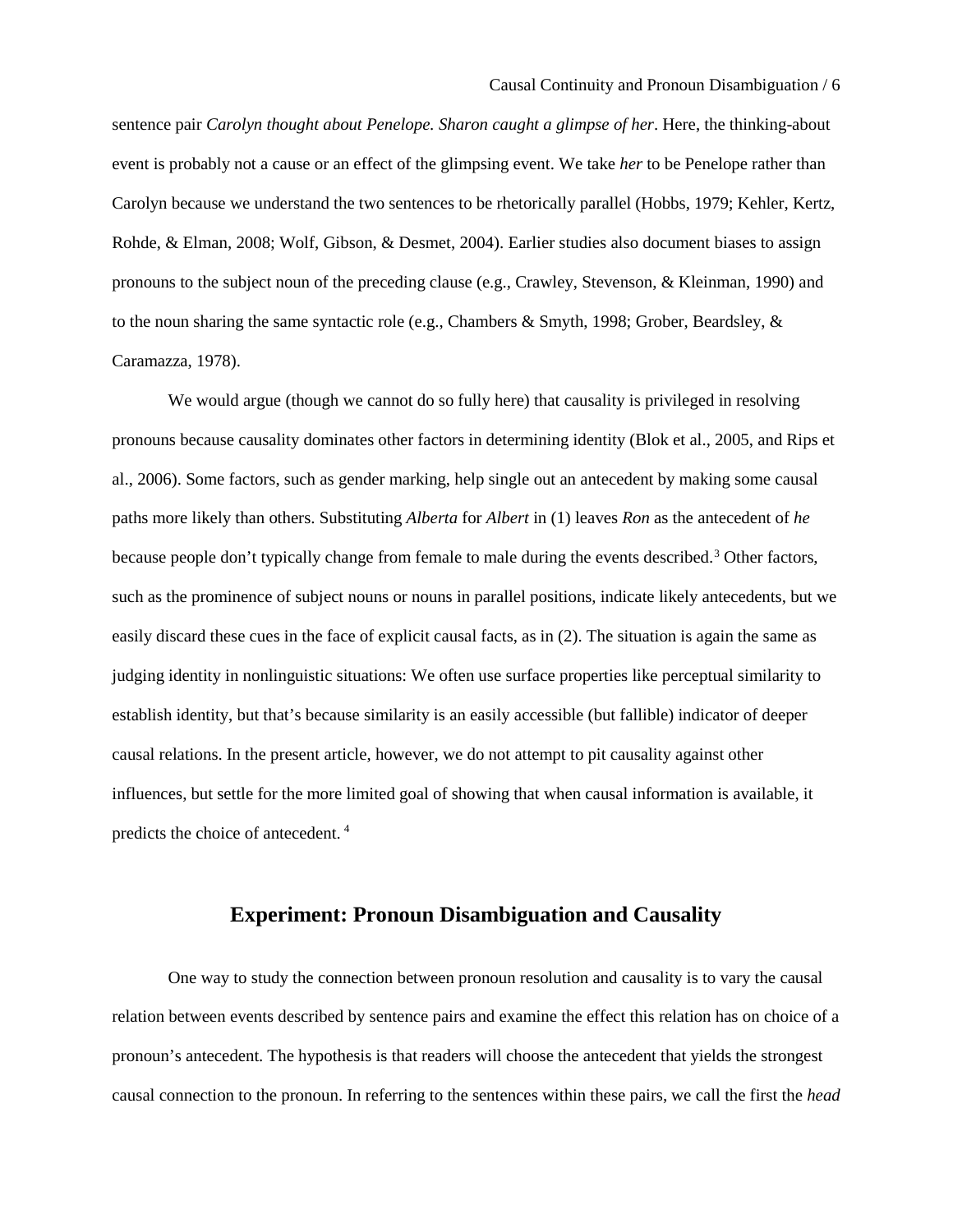and the second the *tail*. One of these pairs is (1): *Albert invited Ron to dinner* (the head sentence)*. He spent hours cleaning the house* (the tail sentence)*.* Because inviting someone to dinner is more likely to motivate the host to clean the house than the guest, participants are apt to think *he* is Albert rather than Ron.

For some pairs in this experiment, the tail sentence is a more likely outcome when *he* refers to the subject noun of the head sentence than when it refers to the object noun, as in (1). We refer to such items as *Subject strong/ Object weak* pairs. For other pairs—the *Subject weak/Object strong* items—the outcome is more likely when *he* refers to the object noun. The pair in (2) provides an example. For still others—the *Neither strong* pairs—neither outcome is especially likely:

(3) Albert invited Ron to dinner. He went to a rock concert. (Neither strong) Finally, for a fourth set of pairs—the *Both strong* items—the tail sentence could be a plausible result of the head sentence when either the subject noun or the object noun substitutes for *he*:

(4) Albert invited Ron to dinner. He bought an expensive bottle of wine. (Both strong) Table 1 gives further examples of each type.

The current theory applies in a special way to the Both strong cases, such as (4) (Rips et al., 2006). According to the Causality Guides Identity principle, decisions about the identity of an object which of two designated objects,  $y_1$  or  $y_2$ , at one time is identical to an object *x* at another time—depend on two factors: First, in order for  $y_1$  (or  $y_2$ ) to be x, the causal connection to x must be above threshold. If  $y_1$  or  $y_2$  fails to be close enough to *x* to qualify as *x*'s causal successor, then it can't be identical to *x*. Second, if two (or more) candidates are above threshold, then the closest of these alternatives counts as the identical item. The model predicts, then, that when both individuals from the head sentence are causally possible antecedents, participants must consider the difference in their causal strength. By contrast, when only one or neither of the individuals is causally plausible, participants can shortcut the comparison by eliminating candidates below threshold. In this experiment, we measure causal closeness by asking participants to evaluate the likelihood of the head-tail sentence pairs for each of the two named people (e.g., *Albert invited Ron…Albert bought an expensive bottle* vs. *Albert invited Ron…Ron bought*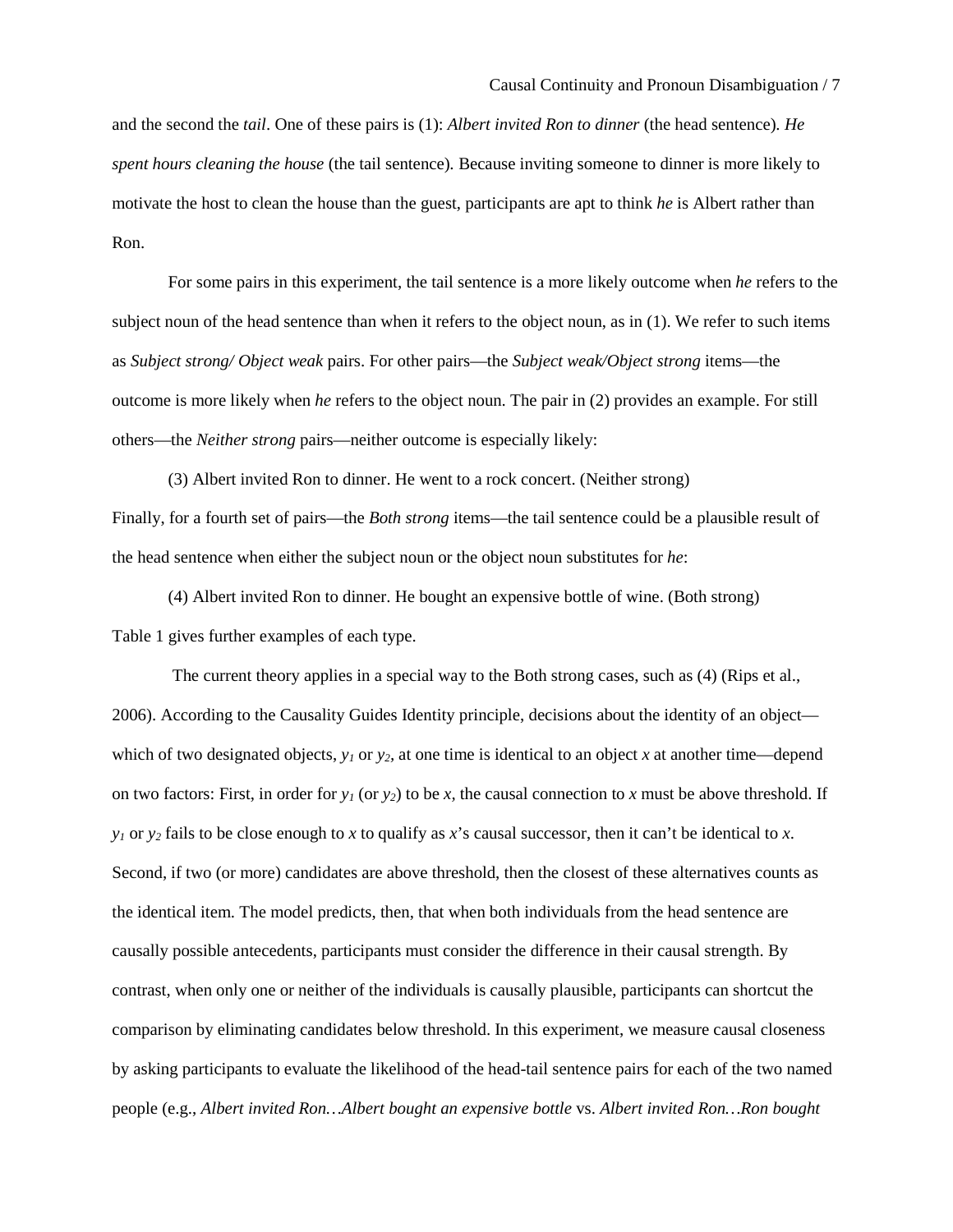*an expensive bottle*). Our prediction is that the difference between these ratings will correlate more highly with participants' choice of antecedent when both potential antecedents are causally plausible [as in (4)] than when only one or neither is  $[as in (1)-(3)].$ 

#### **Method**

In one part of this experiment, participants read 16 sentence pairs one at a time on a computer screen. After reading a pair, the participants indicated their interpretation of a pronoun (*he*) that appeared in the tail sentence. In a second part of the experiment, participants rated the likelihood that the event described in the head sentence would cause the event described in the tail.

**Materials.** We composed the stimulus pairs in this experiment from 16 head sentences and 16 tail sentences. The head sentences each described an event using a transitive verb and two named people, a subject and object. Each tail sentence described a second event but referred to only one individual, using an initial pronoun (*he*). These sentences divided into four groups of four head and four tail sentences each. Within a group, we paired each head sentence with the four tail sentences to create four Subject strong/Object weak pairs, four Subject weak/Object strong pairs, four Both strong pairs, and four Neither strong pairs (see Table 1 for examples). We verify assignment of the pairs to these categories by means of causality ratings, described shortly. Each group thus included 16 sentence pairs—64 pairs in all.

For the disambiguation part of the experiment, we created four different presentation lists of 16 sentences each. A given head sentence appeared just once in each list, but across lists, each head sentence appeared with all four tails from the same group. Each list also included four sentence pairs from each of the four types (Subject strong/Object weak, Subject weak/Object strong, Both strong, and Neither strong).

For the causality ratings, we constructed two questions from each head-tail sentence pair by replacing the pronoun *he* with one of the two names from the head sentence. For example, the pair in (1) gave rise to: *If Albert invited Ron to dinner, how likely is that to cause Albert to spend hours cleaning the house?* and *If Albert invited Ron to dinner, how likely is that to cause Ron to spend hours cleaning the*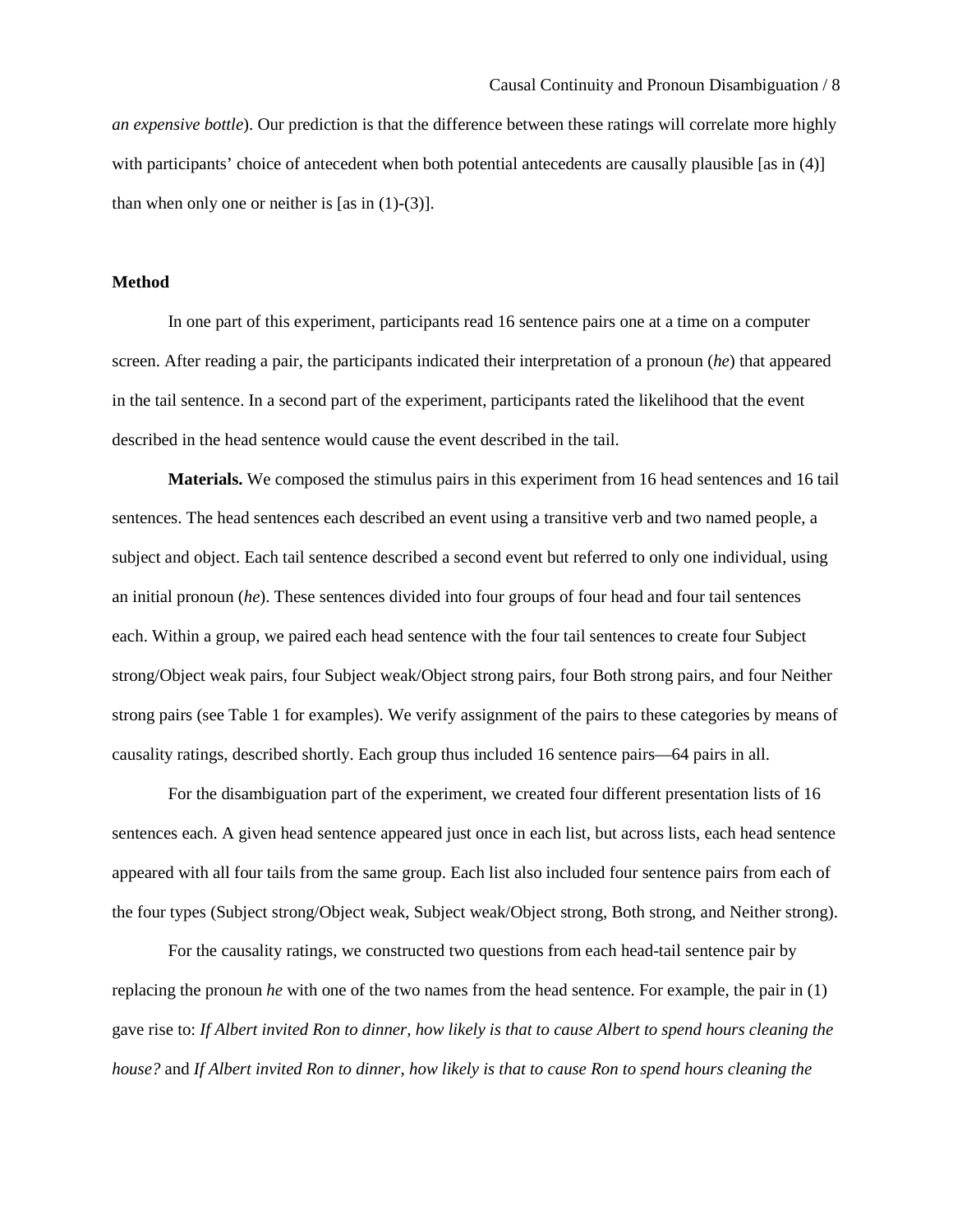*house?* Each participant rated 32 such questions, which corresponded to the 16 head-tail pairs that the same participant had seen in the disambiguation portion of the experiment.

**Procedure: pronoun disambiguation***.* For each sentence pair, participants chose the person from the first sentence that the pronoun in the second sentence referred to or chose "neither" if the pronoun was unlikely to refer to either character. The 16 sentence pairs appeared, one at a time, at the top left of a computer screen. To record the choice of antecedent, participants pressed one of three response keys.

**Procedure: causality ratings***.* The instructions told participants that the questions were about how people judge the implications of events. Participants were to rate the likelihood of these implications on a 10-point scale by typing in the number. The scale appeared as a range of numerals from 0 (marked "Not at all likely") to 9 ("Extremely likely"). The 32 items appeared in a new random order for each participant.

**Participants.** Participants were Northwestern University students from an introductory psychology class. Twenty-eight participants did the disambiguation task first, and thirty-four did the causality ratings first.

#### **Results and Discussion**

The focus of this experiment is whether the strength of the causal relation between events predicts choice of an antecedent. We designed the sentence pairs so that the event of the head sentence could be a cause of the tail sentence when the pronoun in the tail referred to the subject of the head, the object of the head, both these arguments, or neither. Our prediction is that participants should disambiguate the pronoun in accord with these relations by determining which antecedent yields the stronger causal connection. In what follows, we first check our classification of the sentence pairs by examining participants' causality ratings. Then we evaluate the central predictions about choice of antecedent.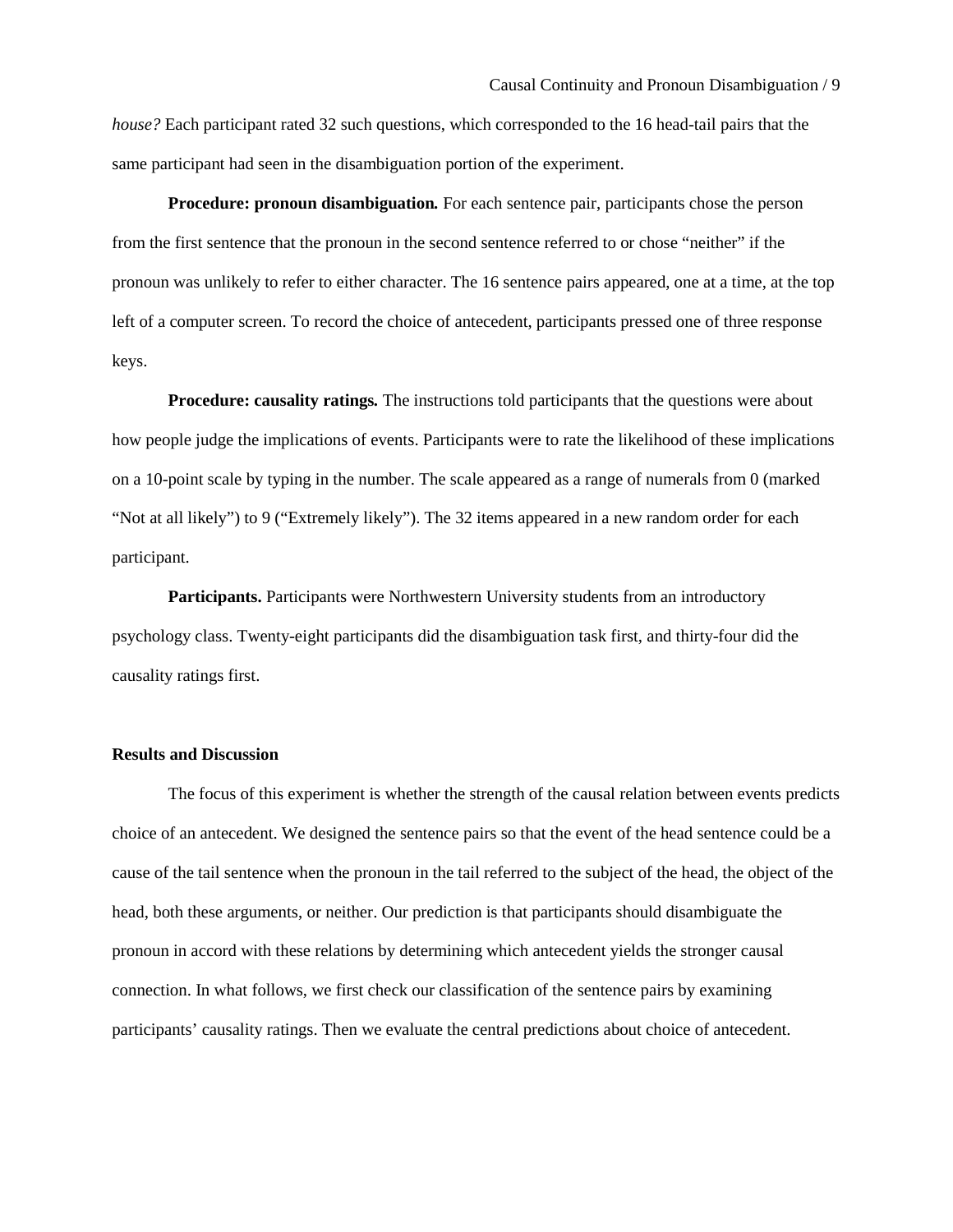**Causality ratings.** Participants' ratings of causal likelihood fell in line with our assessments of the head and tail sentence pairs. Table 2 gives the means of these ratings for the four head-tail combinations.

When the question focused on the subject noun (column 1), we predicted that ratings would be high for the Subject strong/Object weak items (e.g., *If Albert invited Ron to dinner, how likely is that to cause Albert to spend hours cleaning the house?*) and Both items (e.g., *If Albert invited Ron to dinner, how likely is that to cause Albert to buy an expensive bottle of wine?*). The mean causality rating was 6.83 for these questions, whereas the mean was only 1.39 for the remaining items. When the question focused on the object noun (column 2), we predicted high ratings for the Subject weak/Object strong items (*If Albert invited Ron to dinner, how likely is that to cause Ron to bring a small gift?)* and the Both items. In fact, the mean rating was 6.16 for these questions, but 1.42 for the rest of the questions. The ratings suggest, then, that we were successful in choosing sentence pairs that matched the intended degrees of causal relatedness.

**Disambiguations.** Our predictions for the disambiguations follow from the idea that participants should choose the name that produces the strongest causal connection between the events described in the head and tail sentences. This idea implies first that participants should choose the subject noun as the referent of *he* if substituting the subject noun produces a causally strong head-to-tail link but substituting the object noun doesn't. This case will occur for the Subject strong/Object weak pairs. The last three columns in Table 2 list the proportion of subject choices, object choices, and "neither" choices for each of the types of sentence pairs. These data show that participants selected the subject noun on 92% of the Subject strong/Object weak trials. Second (and for similar reasons), if the choice of the object noun produces a strong head-tail connection, but the choice of the subject noun doesn't, participants should favor the object noun. This will be true for the Subject weak/Object strong items, and the proportion of object choices was 94% for these items.

Two further predictions follow for the Neither tails and the Both pairs. When neither the subject noun nor the object noun yields a sensible causal interpretation, participants should choose *neither*. This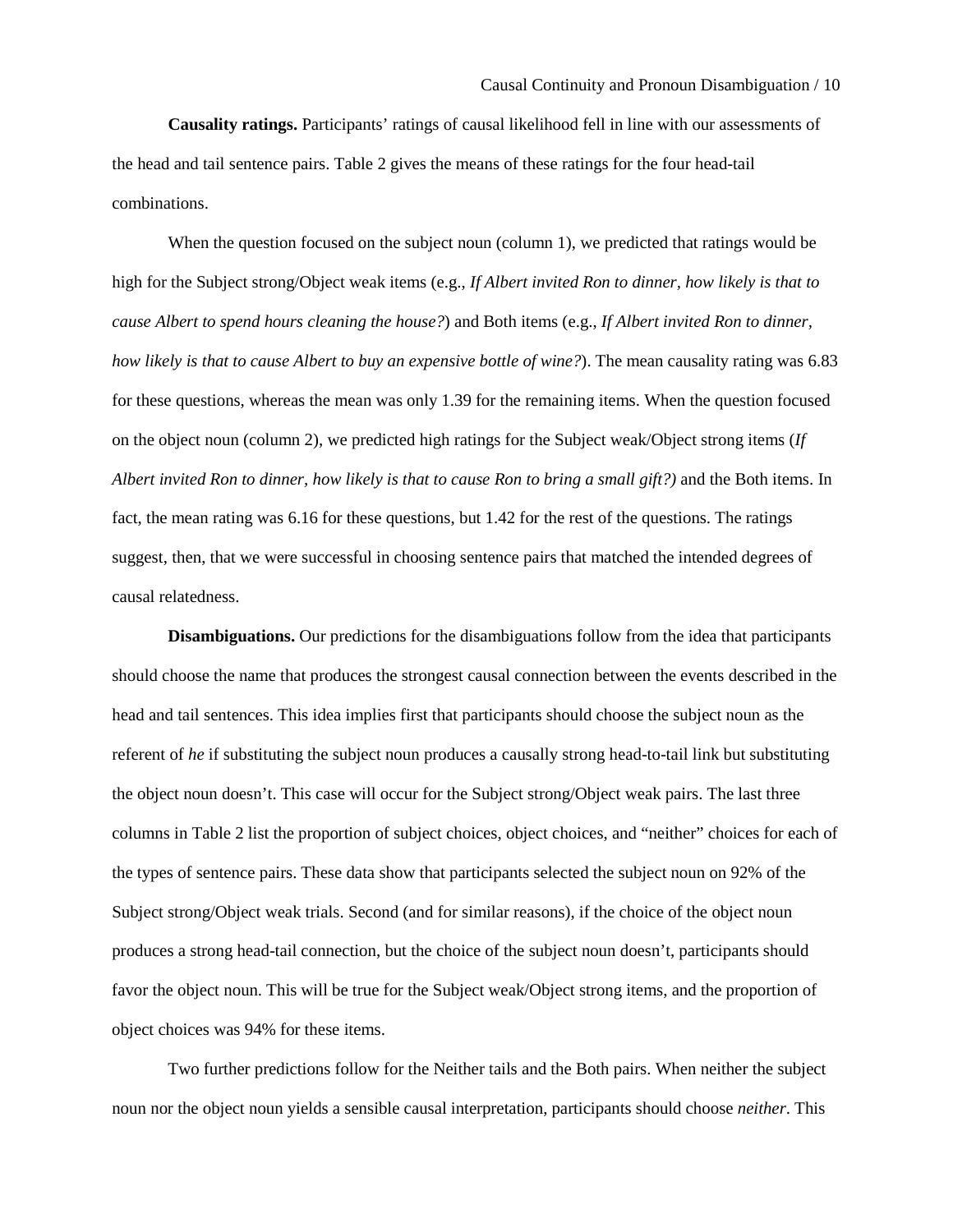applies to the Neither pairs, and participants in fact chose *neither* on 63% of these trials. Although this figure is much higher than for the other tail types (column 5 of Table 2), it is lower than we might expect, and we will return to this finding in discussing the individual sentence pairs in the next subsection. Finally, when both the subject noun and object noun make for a strong causal link, participants should choose between the two based on the precise difference in strength of the causal connections. The result should be a split decision between the subject and object nouns. For these Both pairs, participants picked the subject noun on 72% of trials and the object noun on 25%. The advantage for the subject noun may be due to a bias favoring the subject of the preceding sentence (e.g., Crawley et al., 1990) or a bias favoring the noun sharing the same syntactic role as the pronoun (e.g., Chambers & Smyth, 1998; Grober et al., 1978). However, we will outline a different way to account for these results in the General Discussion.

We can summarize the first, second, and fourth of the predictions mentioned in the two preceding paragraphs by saying that participants' choice of the subject noun should be highest for the Subject strong/Object weak pairs, intermediate for the Both pairs, and minimal for the Subject weak/Object strong and Neither pairs. Overall, the types of pairs differed significantly in the proportion of subject choices, according to a generalized linear mixed model for binomial data  $[F(3,66) = 44.37, p < .001,$  using the Satterthwaite approximation for degrees of freedom]. In accord with the hypothesis, subject noun choices were significantly higher for Subject strong/Object weak pairs than for Both pairs  $[t(59) = 2.97, p = .02,$ by a Bonferroni test] and significantly higher for Both pairs than for either Subject weak/Object strong or Neither pairs  $[t(85) = 7.66$  and  $t(45) = 6.24$ , respectively,  $p < .001$  in both cases].

The remaining prediction is that participants should choose *neither* more often for the Neither pairs than for the others. We've already noticed the large size of this difference, and it is significant in an analysis of the proportion of *neither* responses, similar to the analysis just described. For the overall difference in *neither* choices,  $F(3,151) = 32.20, p < .001$ . Bonferroni tests showed that these choices were greater for the Neither pairs than for the Subject strong/Object weak pairs, the Subject weak/Object strong pairs  $[t(175) = 6.72, p < .001$ , in both cases], and the Both pairs  $[t(88) = 6.99, p < .001]$ .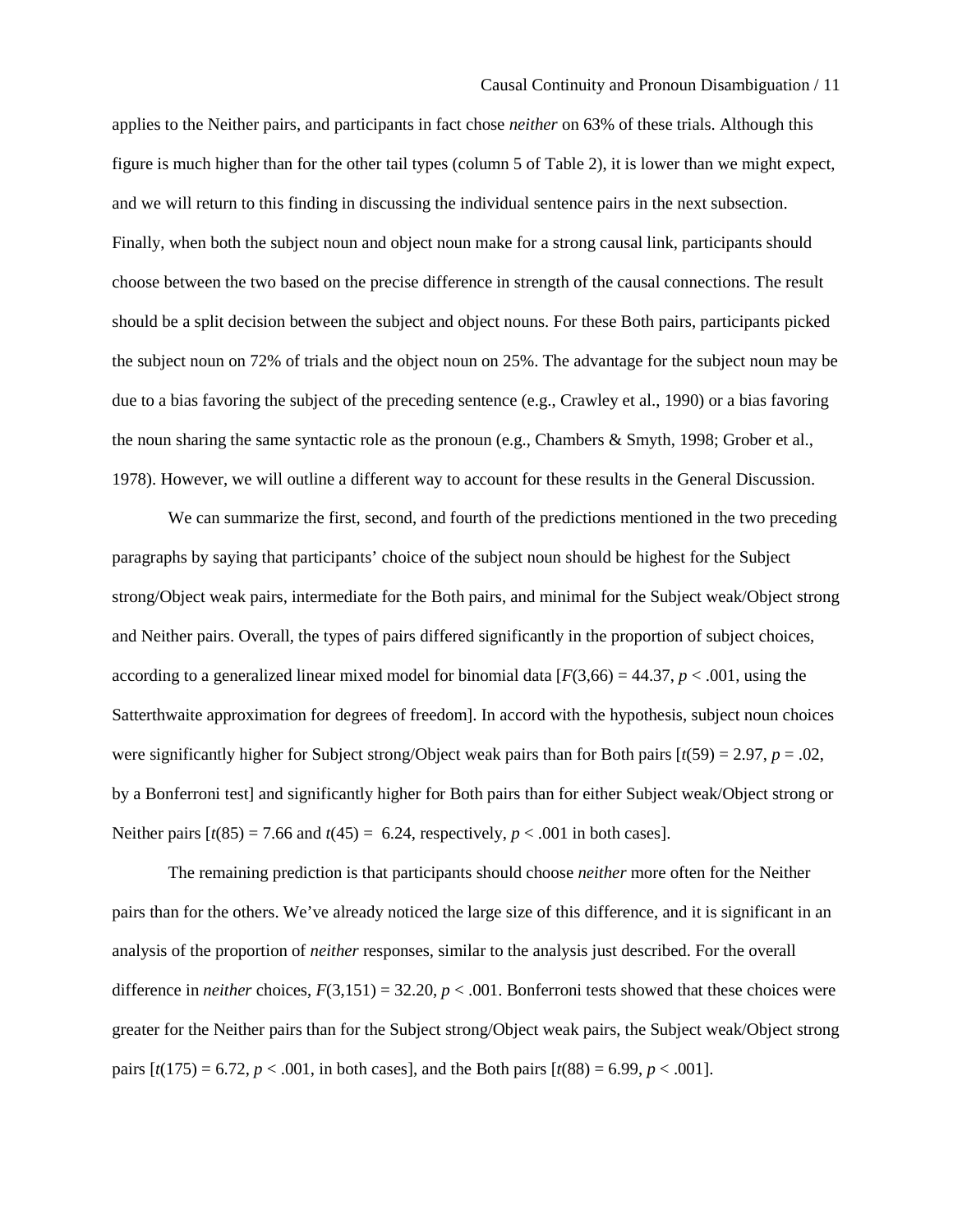**Individual sentence pairs.** As we noted earlier, the Both pairs in this experiment should be especially responsive to the difference between the causal strength of the two interpretations. For the other kinds of head-tail pairs, however, people can avoid this comparison by eliminating one or both candidates as falling below a threshold level of causal strength.

We can test this prediction using the causality ratings we collected in this study. We can compute, for each sentence pair, the difference between the rating when the object noun substituted for *he* and the rating when the subject noun substituted for *he*. The hypothesis is that the Both pairs will produce a high correlation between this causality difference and participants' choice of antecedent in the disambiguation task. The correlations should be lower, however, for the other head-tail combinations. The top panel in Figure 1 contains a scatter plot relevant to this prediction, with proportion of object choices from the disambiguation task on the *y*-axis and the difference in rated causal likelihood on the *x*-axis. Filled symbols in the figure represent results for the individual sentence pairs. (The unfilled symbols are predicted values from our model, which we will describe in the General Discussion.)

The correlations between object choice and causal difference support the prediction: This correlation is quite high for the Both pairs, symbolized by diamonds in Figure 1a  $[r(14) = .84, p < .001]$ , whereas the correlations for the Subject strong/Object weak pairs (circles) and the Subject weak/Object strong pairs (squares) are near zero  $[r(14) = .02$  for the former and  $r(14) = .04$  for the latter,  $p > .10$  in both cases]. Planned comparisons on the *z*-transformed coefficients show that the correlation for Both pairs is significantly higher than that of either the Subject strong/Object weak or the Subject weak/Object strong items ( $p < .01$ , two-tailed, in both cases). Only the correlation for the Neither items (triangles) approaches that for the Both pairs. For Neither pairs,  $r(14) = .73$ ,  $p = .001$ , which does not differ significantly from the Both pairs' correlation  $(p > .10)$ . We will consider some reasons for this latter effect when we fit our model to these data.

In general, however, the correlations show that the choice of antecedent is sensitive to finegrained variation in causal strength. We find differences due not only to the split between strong and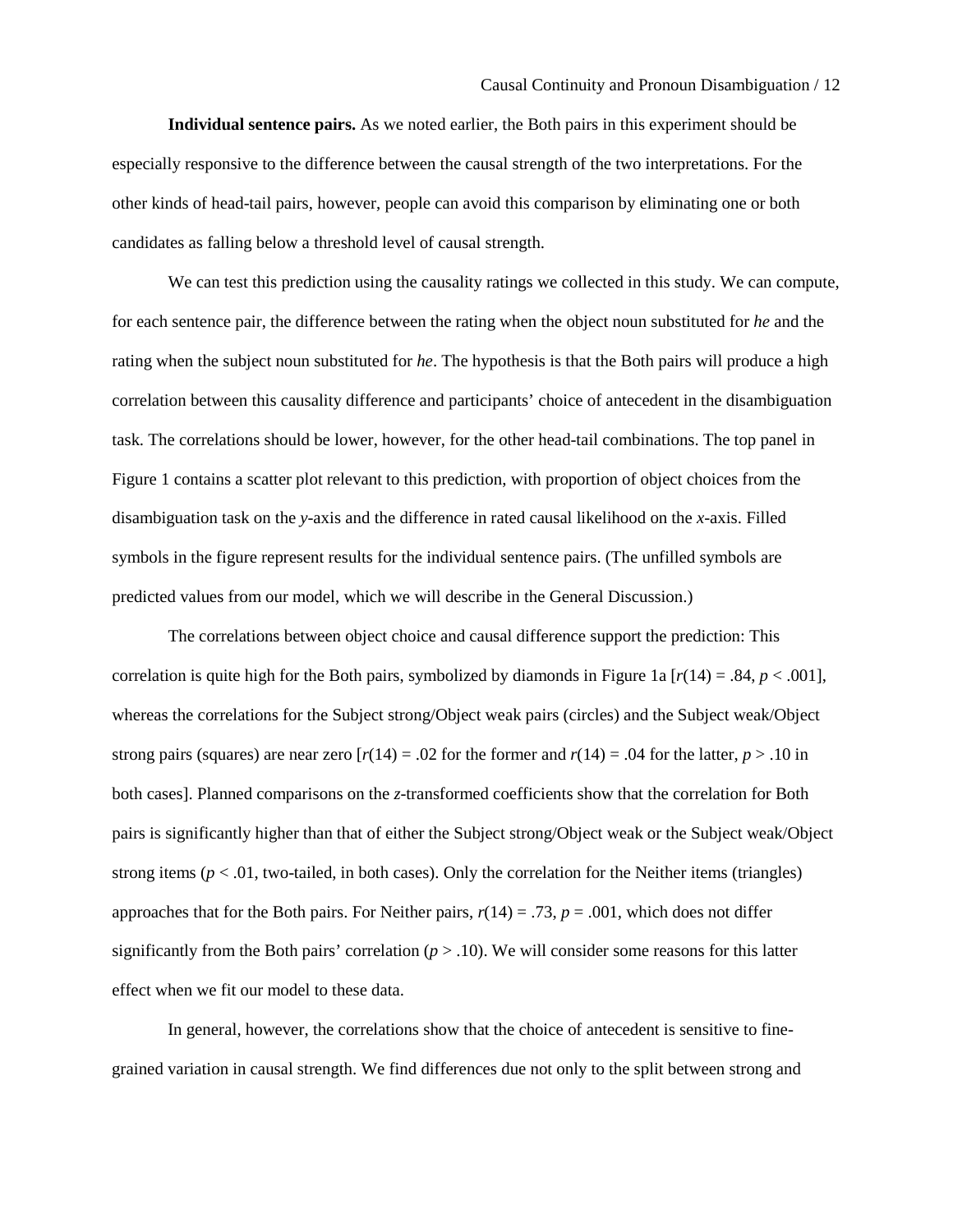weak connections, as shown in Table 2, but also to the *degree* of causal relatedness within the Both category.

### **General Discussion**

We have looked at the way people decide on a pronoun's antecedent within causally related sentence pairs. Our guiding Coreference is Identity principle says that establishing the antecedent for a pronoun across sentences is establishing the identity of an individual. If you meet someone at a class reunion whom you believe might be either Albert or Ron, then the choice depends on whether this person is causally connected to other stages of one of these individuals. Likewise, if you read or hear the pronoun *he* and have to decide which of two previously mentioned people, Albert or Ron, *he* refers to, then the answer depends on whether the discourse portrays the individual denoted by *he* as tracing back to Albert or Ron.

According to the Causality Guides Identity principle, causal relations determine identity. In our sentence pairs, the causal relation between events establishes this connection. For the pair *Albert invited Ron to dinner. He spent hours cleaning the house*, the *he* of the cleaning is more likely to be on the host's biographical path than on the guest's. So the antecedent of *he* is more likely Albert than Ron.

The results confirmed the hypothesis that causal connectedness drives the choice of antecedent. Participants inferred that *he* referred to the subject (object) noun if substituting the subject (object) for *he* produced a stronger causal link; they typically responded *neither* if neither substitution produced a strong causal link; and they split their responses if both substitutions produced a strong link.

#### **Model Fitting**

To examine the theory in more detail, we fit a mathematical version of the model to the data in Figure 1. We suppose that participants consider the causal pathways connecting the individual denoted by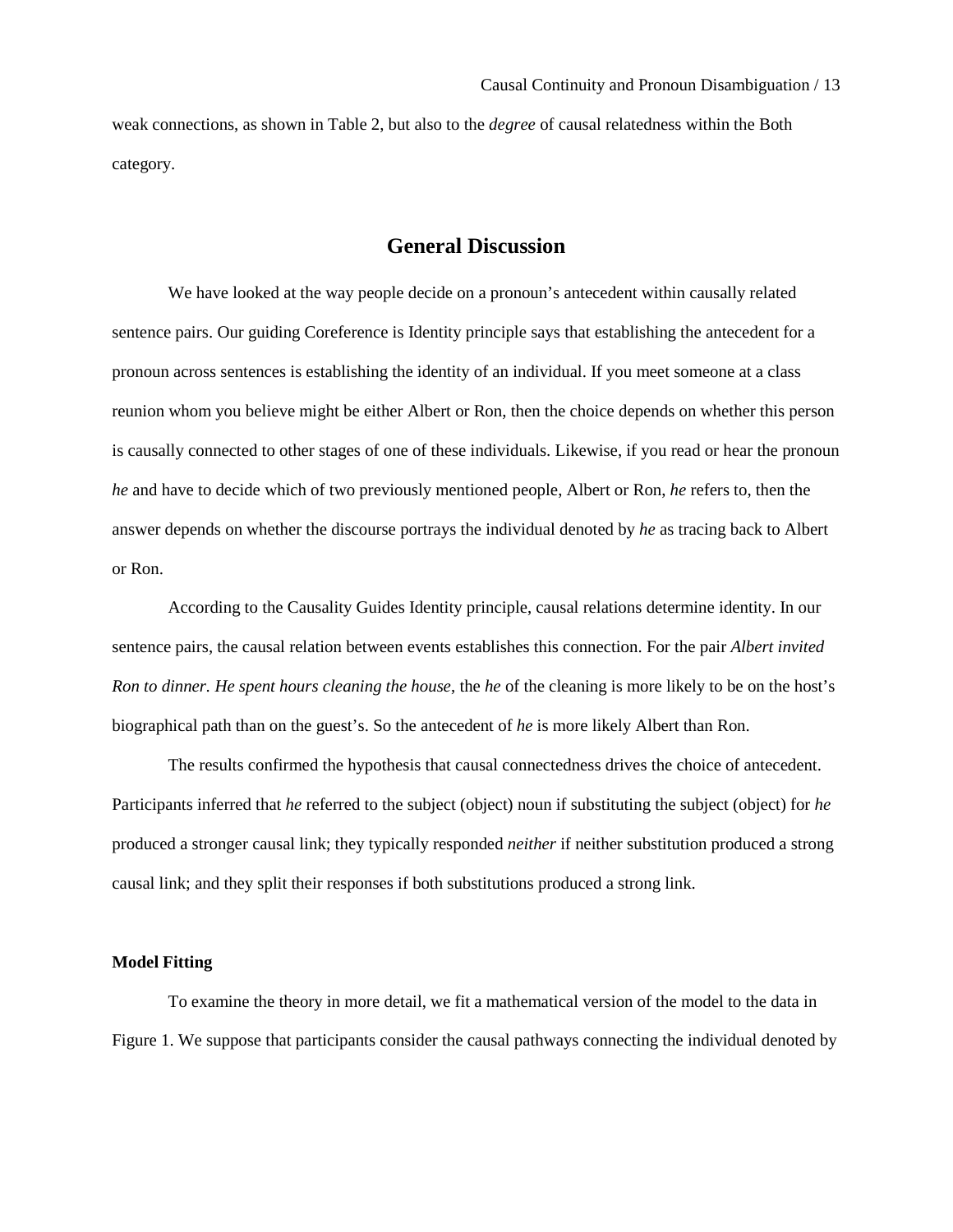*he* to each of the potential antecedents in the head sentence. We will refer to these relations as the *antecedent paths* for the subject and object nouns.

The model assumes that the strength of each antecedent path is a normally distributed random variable, whose mean and standard deviation are given by the relevant ratings of causal likelihood. Second, we assume that people adopt a criterion *c* on this strength continuum. To determine the referent of a pronoun, participants sample a strength value for the antecedent path of the subject noun and a value for the antecedent path of the object noun. When the strength of a sampled value falls below *c*, then the corresponding antecedent is eliminated. If this is true for both the subject and the object paths, then participants will give a *neither* response. If only one of the paths has strength greater than *c*, then that path will furnish the antecedent. Finally, if both antecedent paths are greater than *c*, participants will choose the antecedent whose path has greater strength.<sup>[5](#page-22-0)</sup>

We fit the model simultaneously to the proportion of object noun and *neither* responses, using a nonlinear least-squares procedure with one free parameter (*c*). The model's predicted values appear as unfilled symbols in Figure 1. Figure 1a contains the results for object responses, and Figure 1b, the *neither* responses. The shape of the unfilled symbols matches the shape of the corresponding type of sentence pair (circles for the Subject strong/Object weak pairs, triangles for the Neither pairs, etc.). These points show that the model captures the main trends in the results. Overall,  $R^2$  for predicted versus observed values is .88, and the root mean square deviation is 0.12. The estimated value of *c* is 2.74 on the 0-to-9 point scale.

A comparison of the predicted and observed values for the object responses in Figure 1a brings out a number of facts about these data. For Both items, the model predicts the correlation between participants' choice of object noun and the difference in strength of the antecedent paths, as we noted earlier. This is because this difference comes into play when the strength of both paths is above criterion. The predicted and observed values in the figure (diamonds) show this sensitivity to the difference measure, increasing from left to right in the figure. We also noticed that on average these Both pairs gave rise to a subject interpretation more often than an object interpretation (72 vs. 25%). This tendency is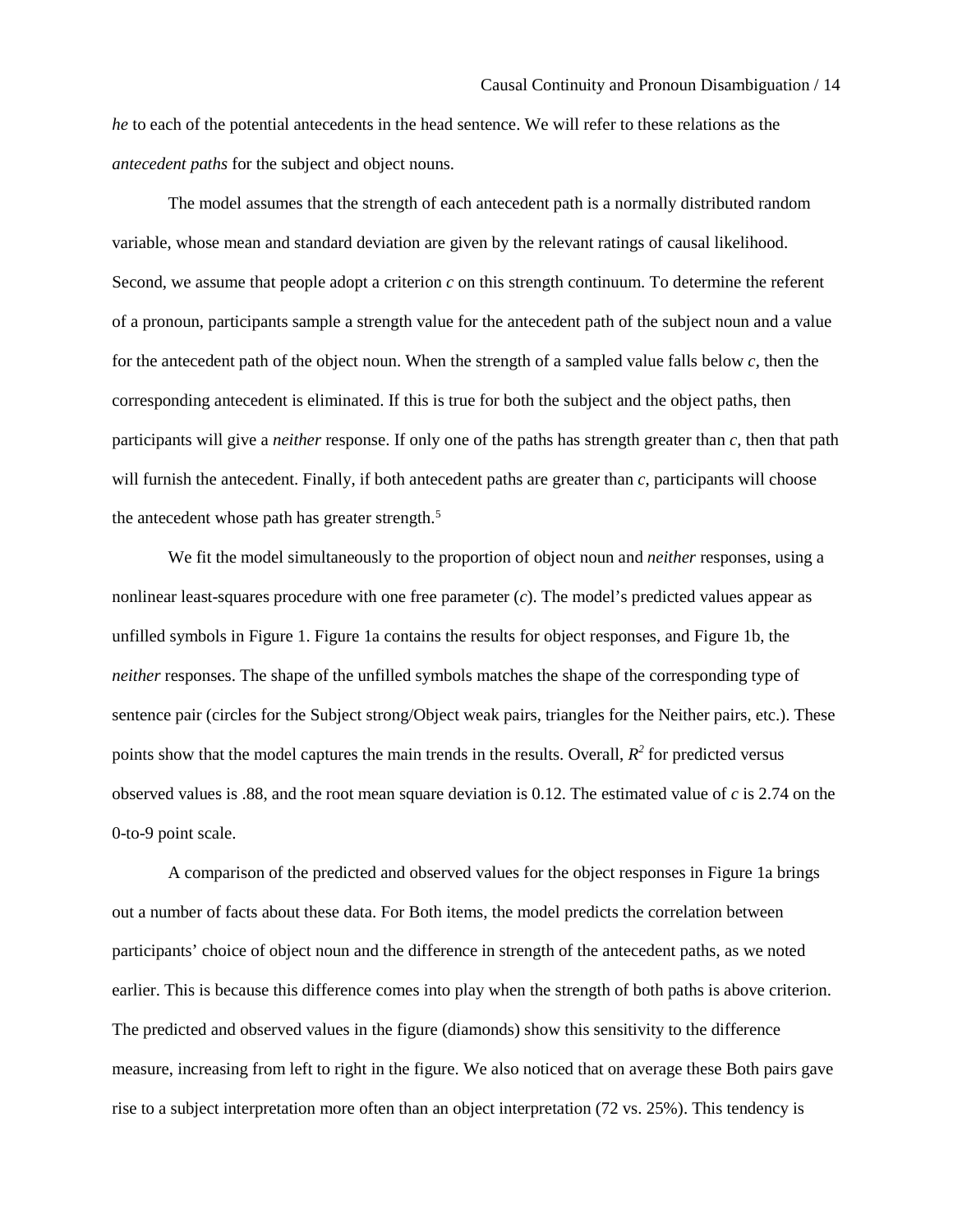present in the predicted results as well, though to a slightly reduced degree: 65% of responses are subject nouns and 34% object nouns. The difference, then, is likely due to the fact that the average causal strength of the antecedent path for the subject noun is somewhat greater than that for the object noun, according to our measure of causal likelihood (see also Table 2). Although biases toward the subject noun or toward a parallel syntactic role may be a factor in some studies, as mentioned earlier, they may not be necessary to account for the results in this one.

The model also correctly predicts that the Subject strong/Object weak pairs (circles) and Subject weak/Object strong pairs (squares) will be less dependent on the difference in strength of the antecedent paths. However, the model underpredicts some of the Subject strong/Object weak pairs, as shown at the left of Figure 1a.<sup>[6](#page-23-0)</sup> In our initial look at the data, we also noticed that the Neither pairs produced a moderate correlation between choice of object antecedents and the difference in causality ratings. Both antecedent paths for these Neither items should have low causal strength and should therefore produce many *neither* responses. However, if the Neither pairs come in beneath threshold, the model will never explicitly compare the strengths of these paths. So why the correlation between the difference in strength and the choice of the object noun? A glance at Figure 1 shows that the predicted values (unfilled triangles) for these Neither pairs also exhibits a positive correlation with object choices at a level nearly equal to that of the observed values ( $r = .68$  for the predictions vs.  $r = .73$  for the observed responses). The model predicts the correlation because the Neither pairs vary somewhat in the strengths of the subject and object paths in a way that lines up with participants' decisions. Because the sampled strengths of the antecedent paths are probabilistic, the object paths will sometimes exceed criterion and, for these stimulus items, do so more often than the subject paths. This produces the observed tendency to choose the object as antecedent.

#### **Connections to Previous Research on Causality and Pronouns**

Previous research on the role of causality in interpreting pronouns has focused on the effect verbs have in highlighting a potential antecedent—an effect called the *implicit causality of the verb*. Participants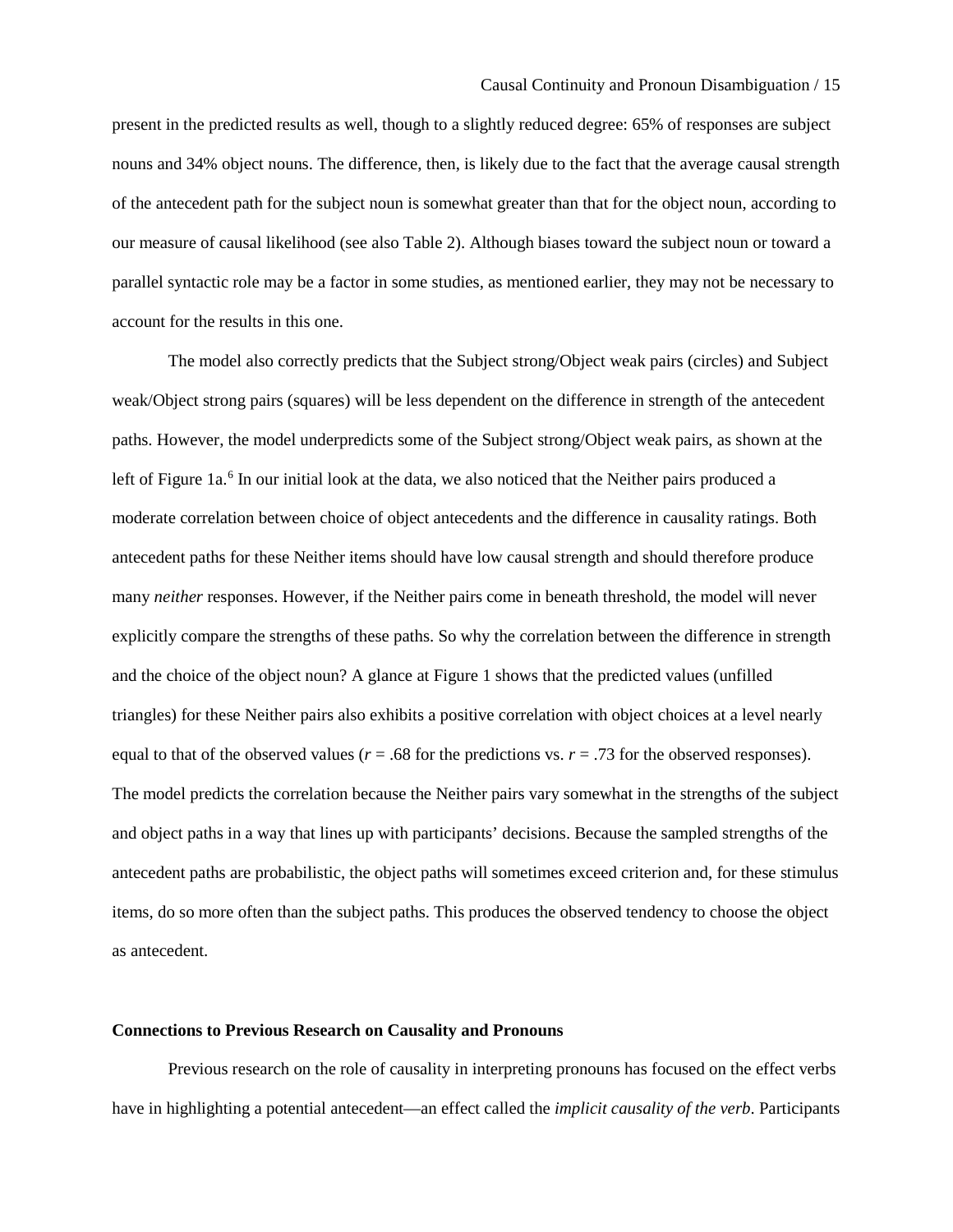in an event differ in the degree to which they are responsible for bringing it about. If people learn that Tom flattered Paul, for example, they typically believe this is because of Tom's obsequiousness rather than Paul's worthiness; but if they learn that Tom likes Paul, they believe this is the result of Paul's likeability rather than Tom's magnanimity (Brown & Fish, 1983). Similarly, people who are asked to complete sentences of the form *x verbs y because…* base their completions on the person, *x* or *y,* most responsible for the associated event, as befits a clause beginning with *because*. For instance, given the fragment in (5a), they expand on Tom's qualities, but given the fragment in (5b), they expand on Paul's (e.g., Au, 1986; Ferstl, Garnham, & Manouilidou, 2011; Garvey, Caramazza, & Yates, 1974):

- (5) a. Tom flatters Paul because [he]…
	- b. Tom likes Paul because [he]…
	- c. Tom consoles Paul because [he]…

This difference in expectations also shows up in sentence processing (Caramazza, Grober, Garvey, & Yates, 1977; Featherstone & Sturt, 2010; Garnham, Oakhill, & Cruttenden, 1992; Koornneef & Van Berkum, 2006; Stewart, Pickering, & Sanford, 2000; and Vonk, 1985).

According to the present approach, effects of the "implicit causality of verbs" are part of a broader picture. People's preference for an antecedent in such experiments stems from their knowledge of cause-effect relations between events rather than simply from the verbs' thematic roles (see Rudolph & Försterling, 1997, for a comparison of verb taxonomies linked to implicit causality, and Pickering & Majid, 2007, for a discussion of the relation between thematic role and explicit causes and consequences). If Tom flatters Paul, for example, the cause of the flattery is likely to be some plan of Tom's to ingratiate himself. So we can predict that the fragment in (5a) will probably conclude with an explanation of Tom's plan, and participants will be faster in reading a completed version of this fragment if it contains consistent information about Tom.

This view of implicit causality comes with several advantages. First, it is congruent with contemporary theories that suggest that the observed bias is the result of the natural distribution of causes and consequences (see Rudolph & Försterling's, 1997, discussion of the covariation hypothesis). Second,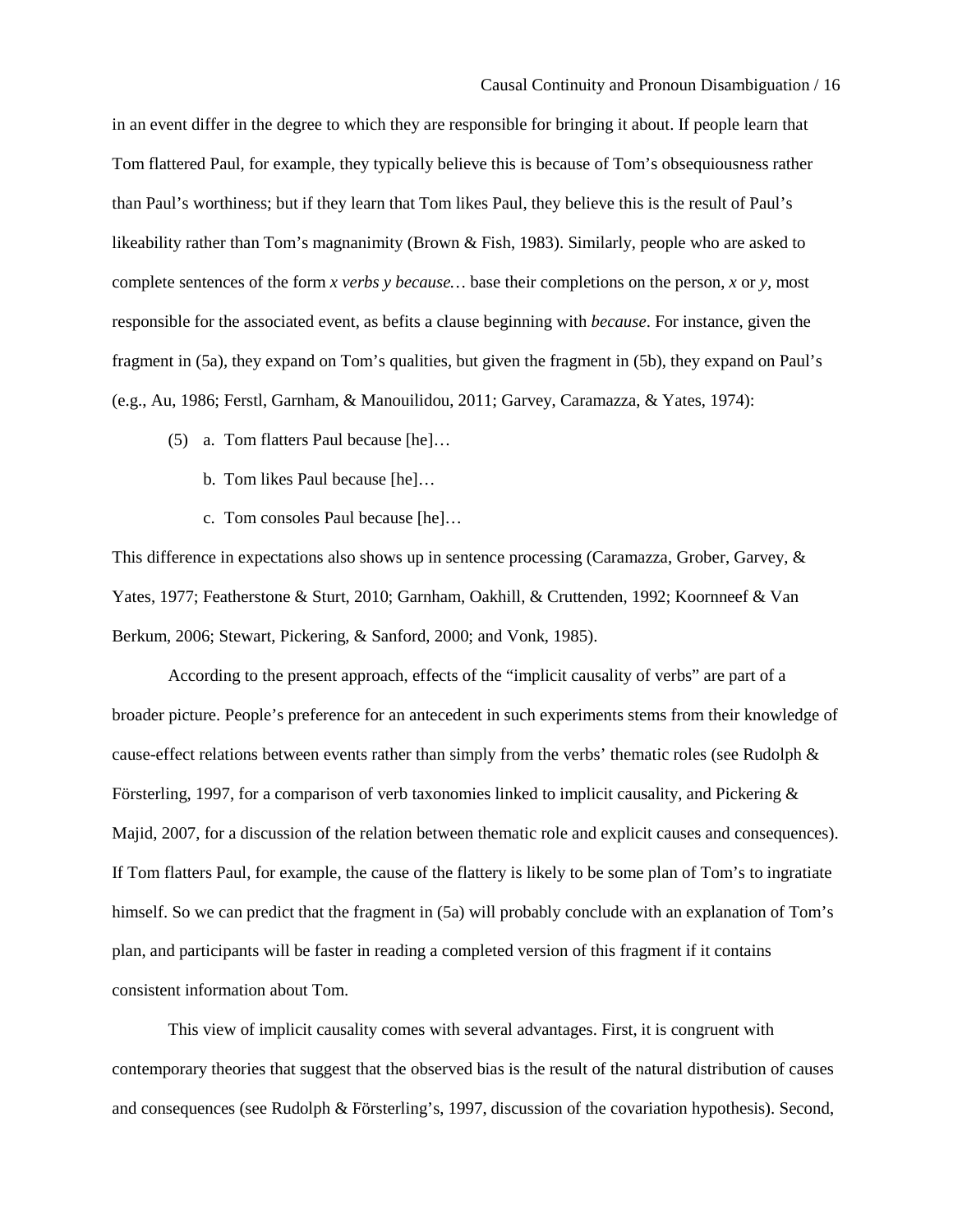it is consistent with recent evidence demonstrating that causal information from the verb can quite rapidly highlight one of its arguments (e.g., *Paul* or *Tom* in (5)), even before the second clause is encountered (Pyykkonen & Jarvikivi, 2010). Readers or listeners of such sentences should benefit by attending to those individuals who are likely to play a role in further events that are causally associated with the initial one. Finally, this way of thinking about implicit causality goes along with the finding that even verbs that share the same thematic roles sometimes give rise to different choices of antecedents. For example, the fragment with *flatter* in (5a) is usually completed with something about Tom, but (5c) with *console* is completed with something about Paul (Ferstl et al., 2011), despite the fact that the thematic roles are the same in both sentences (Levin, 1993, classifies both *flatter* and *console* as *amuse*-type psych verbs).

#### **Conclusion**

Causal theories have recently proved useful in understanding the psychology of concepts, decision making, inductive inference, and counterfactual thinking, among others. We have suggested that causal reasoning also plays a role in a core psycholinguistic phenomenon: determining the antecedents of pronouns. Our account rests on the idea that the referent of a pronoun and the referent of an antecedent are individuals, with the identity between them depending on one being a causal outgrowth of the other. The experiment reported here supports this idea, allowing us to predict people's choice of antecedent from the causal connections tacitly expressed in successive sentences. This theory considerably expands the role causality plays in this domain. Although causal information is certainly not the only clue people rely on, it seems to provide an underlying basis for pronoun resolution.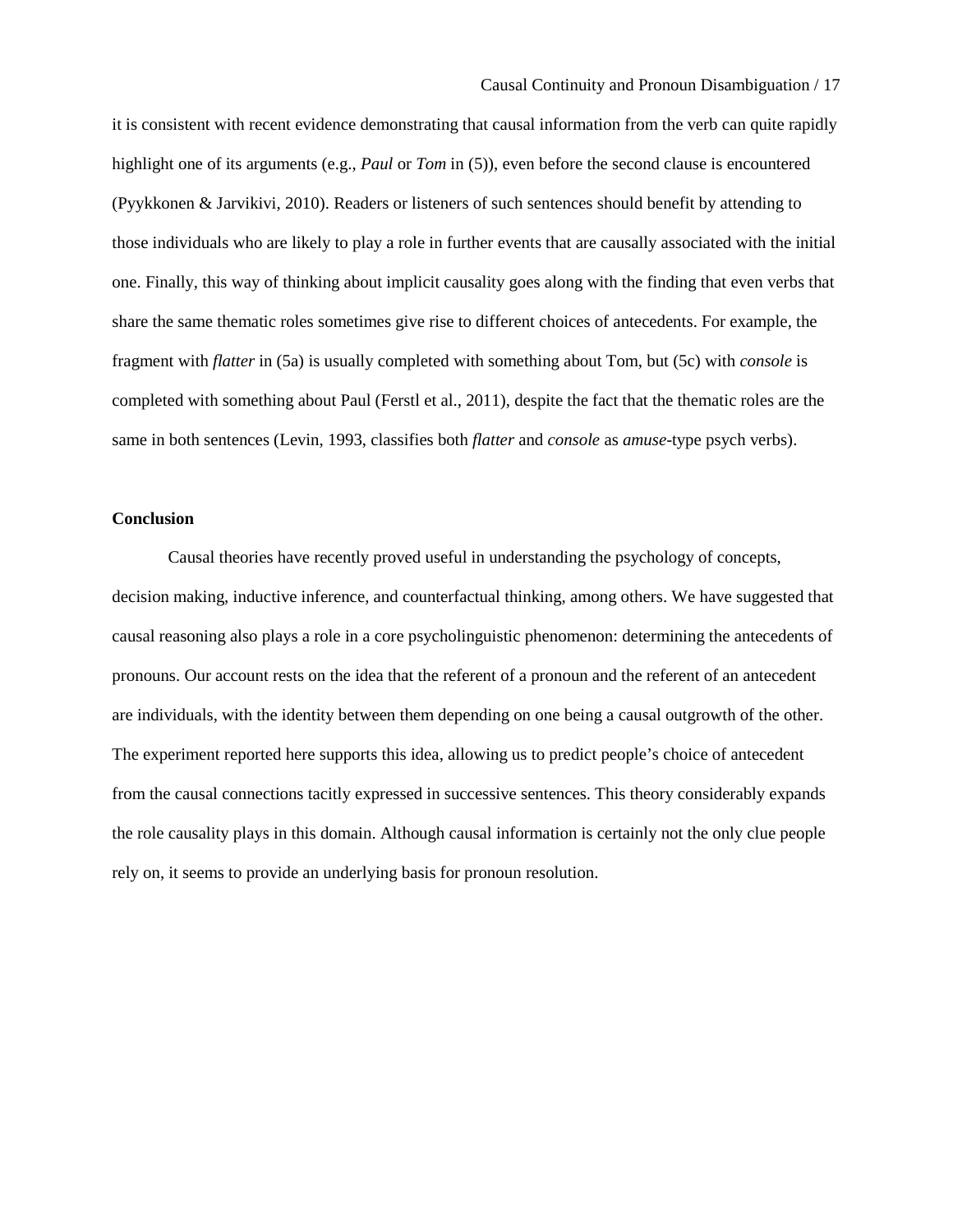## **Acknowledgments**

We thank Dasom Kim, Sharon Paravastu, and Samantha Thompson for their help with these experiments, and Dan Bartels, Winston Chang, Jacob Dink, Brian Edwards, Joshua Hartshorne, Rumen Iliev, Samuel Johnson, Emily Morson, Linsey Smith, Reina Uchino, and participants at a workshop on Choice and Self in Noordwijk, the Netherlands, for their helpful comments on the research presented here.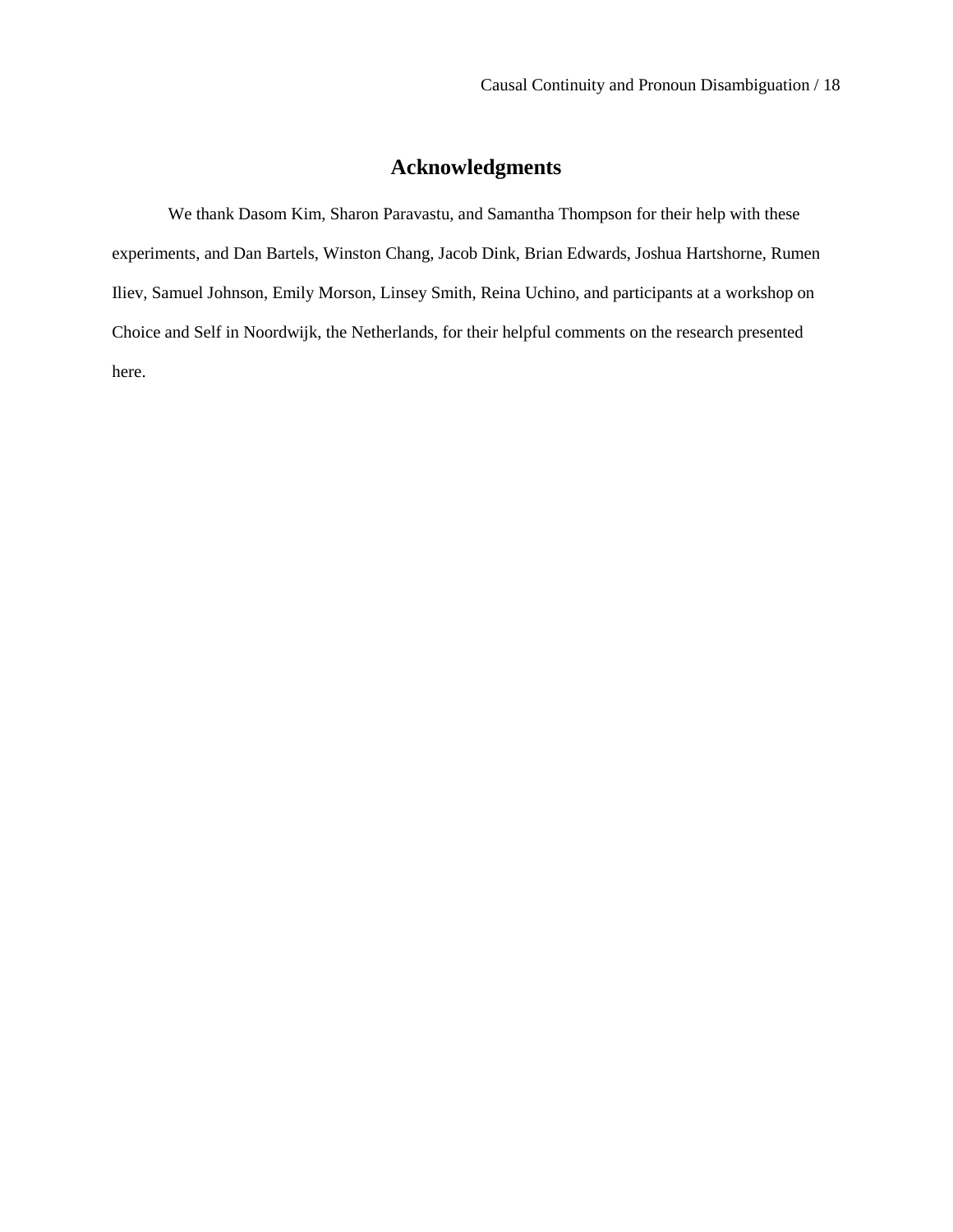## **References**

- Au, T. K. (1986). A verb is worth a thousand words: The causes and consequences of interpersonal events implicit in language. *Journal of Memory and Language, 25*, 104-122. doi: 10.1016/0749- 596x(86)90024-0
- Blok, S. V., Newman, G. E., & Rips, L. J. (2005). Individuals and their concepts. In W.-k. Ahn, R. L. Goldstone, B. C. Love, A. B. Markman & P. Wolff (Eds.), *Categorization inside and outside the laboratory: Essays in honor of Douglas L. Medin* (pp. 127-149). Washington, DC: American Psychological Association.
- Blok, S. V., Newman, G. E., & Rips, L. J. (2007). Out of sorts? Some remedies for theories of object concepts: A reply to Rhemtulla and Xu (2007). *Psychological Review, 114*, 1096-1102. doi: 10.1037/0033-295x.114.4.1096
- Brown, R., & Fish, D. (1983). The psychological causality implicit in language. *Cognition, 14*, 237-273. doi: 10.1016/0010-0277(83)90006-9
- Caramazza, A., Grober, E., Garvey, C., & Yates, J. (1977). Comprehension of anaphoric pronouns. *Journal of Verbal Learning & Verbal Behavior, 16*, 601-609. doi: 10.1016/s0022- 5371(77)80022-4
- Chambers, C. G., & Smyth, R. (1998). Structural parallelism and discourse coherence: A test of centering theory. *Journal of Memory and Language, 39*, 593-608. doi: 10.1006/jmla.1998.2575
- Crawley, R. A., Stevenson, R. J., & Kleinman, D. (1990). The use of heuristic strategies in the interpretation of pronouns. *Journal of Psycholinguistic Research, 19*, 245-264. doi: 10.1007/bf01077259
- Featherstone, C. R., & Sturt, P. (2010). Because there was a cause for concern: An investigation into a word-specific prediction account of the implicit-causality effect. *The Quarterly Journal of Experimental Psychology, 63*, 3-15. doi: 10.1080/17470210903134344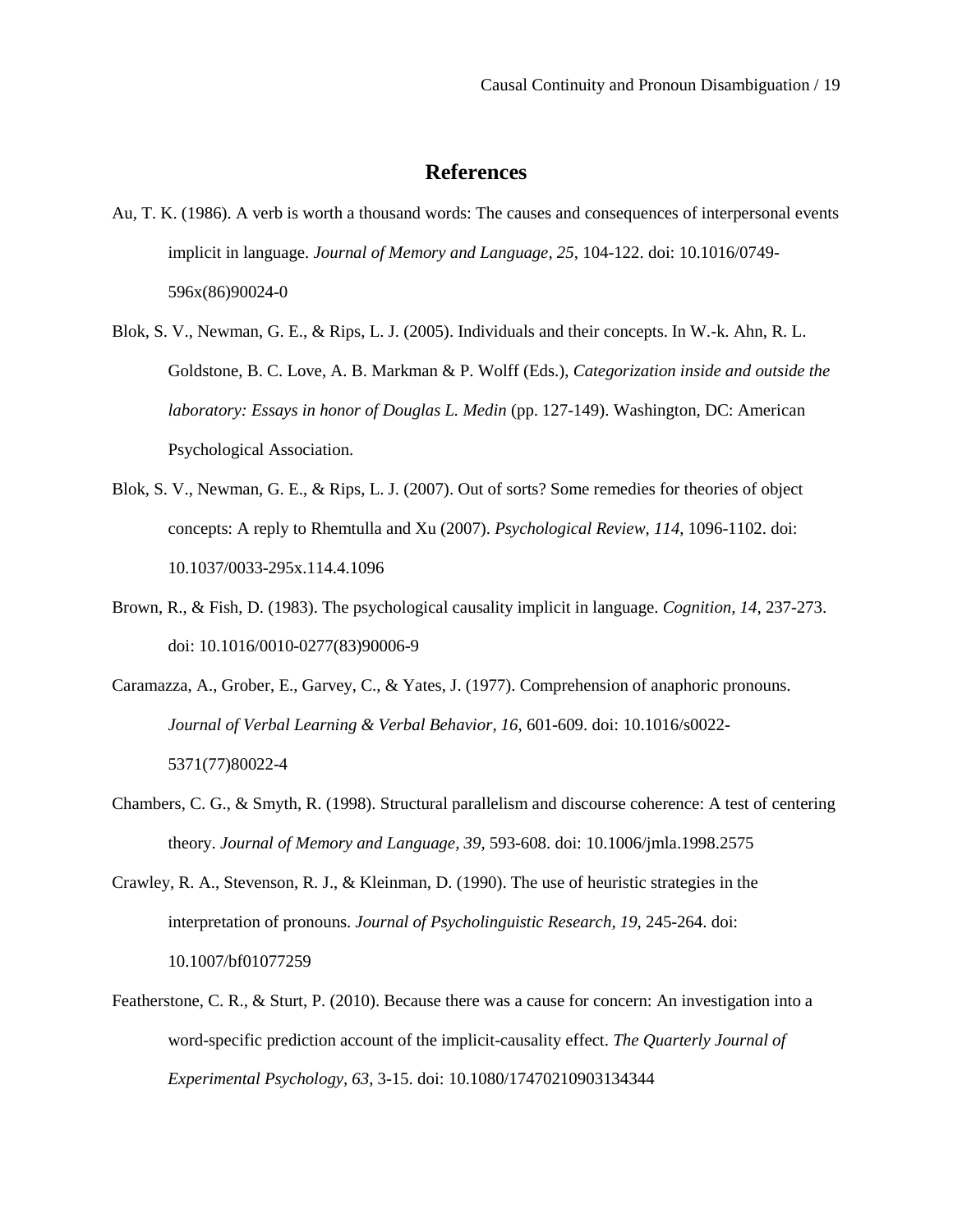- Ferstl, E. C., Garnham, A., & Manouilidou, C. (2011). Implicit causality bias in English: a corpus of 300 verbs [Supplemental material]. *Behavior Research Methods, 43*, 124-135. doi: 10.3758/s13428- 010-0023-2
- Fiengo, R., & May, R. (1996). Anaphora and identity. In S. Lappin (Ed.), *Handbook of contemporary semantic theory* (pp. 117-144). Oxford, UK: Blackwell.
- Garnham, A., Oakhill, J., & Cruttenden, H. (1992). The role of implicit causality and gender cue in the interpretation of pronouns. *Language and Cognitive Processes, 7*, 231-255. doi: 10.1080/01690969208409386
- Garvey, C., Caramazza, A., & Yates, J. (1974). Factors influencing assignment of pronoun antecedents. *Cognition, 3*, 227-243. doi: 10.1016/0010-0277(74)90010-9
- Grober, E. H., Beardsley, W., & Caramazza, A. (1978). Parallel function strategy in pronoun assignment. *Cognition, 6*, 117-133. doi: 10.1016/0010-0277(78)90018-5
- Hobbs, J. R. (1979). Coherence and coreference. *Cognitive Science, 3*, 67-90. doi: 10.1207/s15516709cog0301\_4
- Kehler, A., Kertz, L., Rohde, H., & Elman, J. L. (2008). Coherence and coreference revisited. *Journal of Semantics, 25*, 1-44. doi: 10.1093/jos/ffm018
- Kennedy, C., & Boguraev, B. (1996). *Anaphora for everyone: Pronominal anaphora resolution without a parser.* Proceedings of the 16th conference on computational linguistics, Copenhagen.
- Koornneef, A. W., & Van Berkum, J. J. A. (2006). On the use of verb-based implicit causality in sentence comprehension: Evidence from self-paced reading and eye tracking. *Journal of Memory and Language, 54*, 445-465. doi: 10.1016/j.jml.2005.12.003
- Lappin, S., & Leass, H. J. (1994). An algorithm for pronominal anaphora resolution. *Computational Linguistics, 20*, 535-561.
- Lawlor, K. (2010). Varieties of coreference. *Philosophy and Phenomenological Research, 81*, 485-495.
- Levin, B. (1993). *English verb classes and alternations: A preliminary investigation*. Chicago: University of Chicago Press.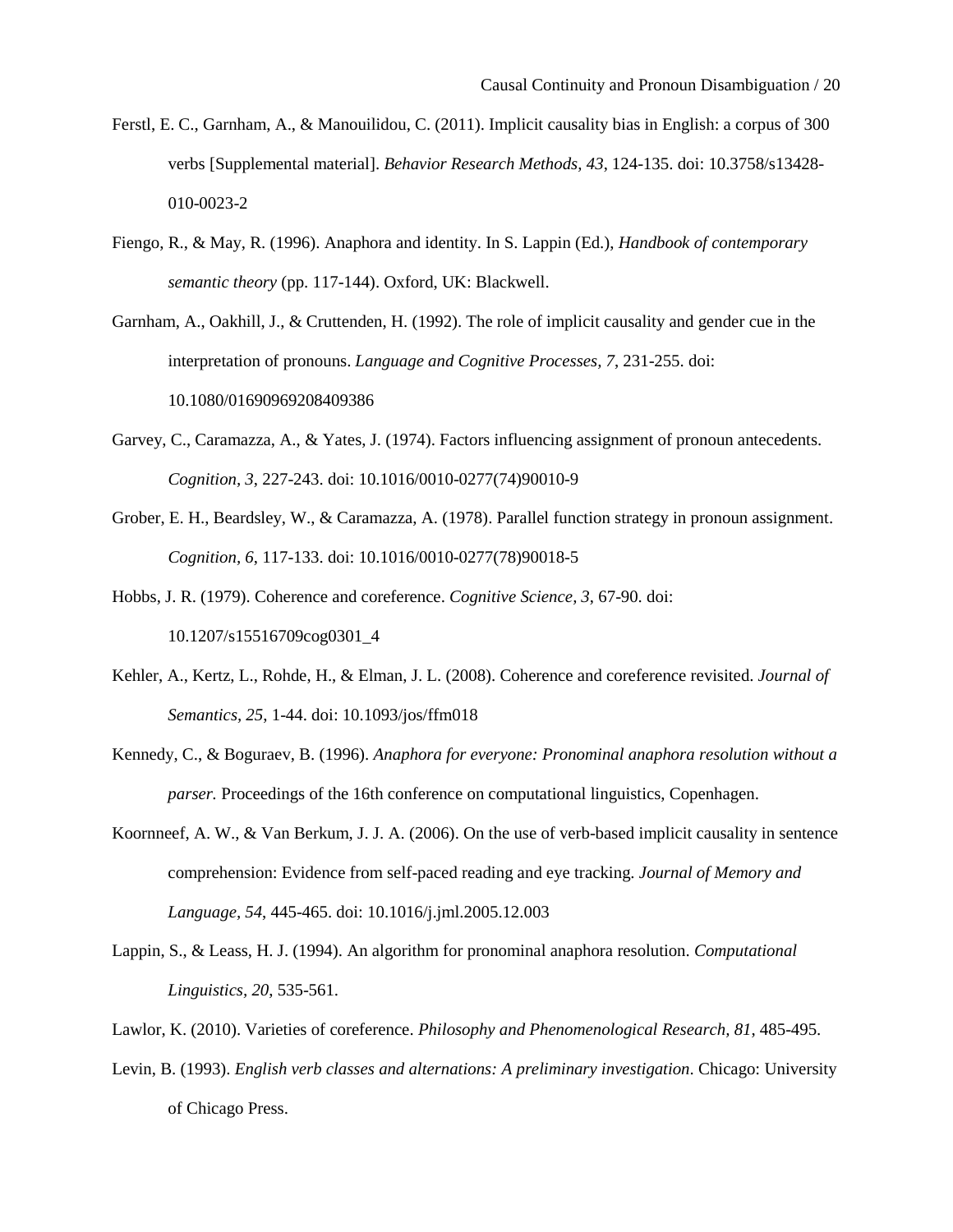- Nichols, S., & Bruno, M. (2010). Intuitions about personal identity: An empirical study. *Philosophical Psychology, 23*, 293-312.
- Noonan, H. W. (1985). The closest continuer theory of identity. *Inquiry, 28,* 195-229.
- Nozick, R. (1981). *Philosophical explanations.* Cambridge, MA: Harvard University Press.
- Parfit, D. (1984). *Reasons and persons*. Oxford, UK: Oxford University Press.
- Pickering, M. J., & Majid, A. (2007). What are implicit causality and consequentiality? *Language and Cognitive Processes, 22*, 780-788. doi: 10.1080/01690960601119876
- Pyykkonen, P., & Jarvikivi, J. (2010). Activation and persistence of implicit causality information in spoken language comprehension. *Experimental Psychology, 57*, 5-16. doi: 10.1027/1618- 3169/a000002
- Récanati, F. (2012). *Mental files*. Oxford, UK: Oxford University Press.
- Rips, L. J., Blok, S., & Newman, G. (2006). Tracing the identity of objects. *Psychological Review, 113*, 1-30. doi: 10.1037/0033-295x.113.1.1
- Rudolph, U., & Försterling, F. (1997). The psychological causality implicit in verbs: A review. *Psychological Bulletin, 121*, 192-218. doi: 10.1037/0033-2909.121.2.192
- Shafir, E., Simonson, I., & Tversky, A. (1993). Reason-based choice. *Cognition, 49,* 11-36.
- Shoemaker, S. (1979). Identity, properties, and causality. *Midwest Studies in Philosophy, 4*, 321-342.
- Stewart, A. J., Pickering, M. J., & Sanford, A. J. (2000). The time course of the influence of implicit causality information: Focusing versus integration accounts. *Journal of Memory and Language, 42*, 423-443.
- Vonk, W. (1985). The immediacy of inferences in the understanding of pronouns. In G. Rickheit & H. Strohner (Eds.), *Inferences in text processing* (pp. 205-218). Amsterdam: North-Holland.
- Williams, B. (1970). The self and the future. *Philosophical Review, 79*, 161-180.
- Williams, B. (1982, February 18). Cosmic philosopher. *New York Review of Books, 29,* 32-34.
- Wolf, F., Gibson, E., & Desmet, T. (2004). Discourse coherence and pronoun resolution. *Language and Cognitive Processes, 19*, 665-675. doi: 10.1080/01690960444000034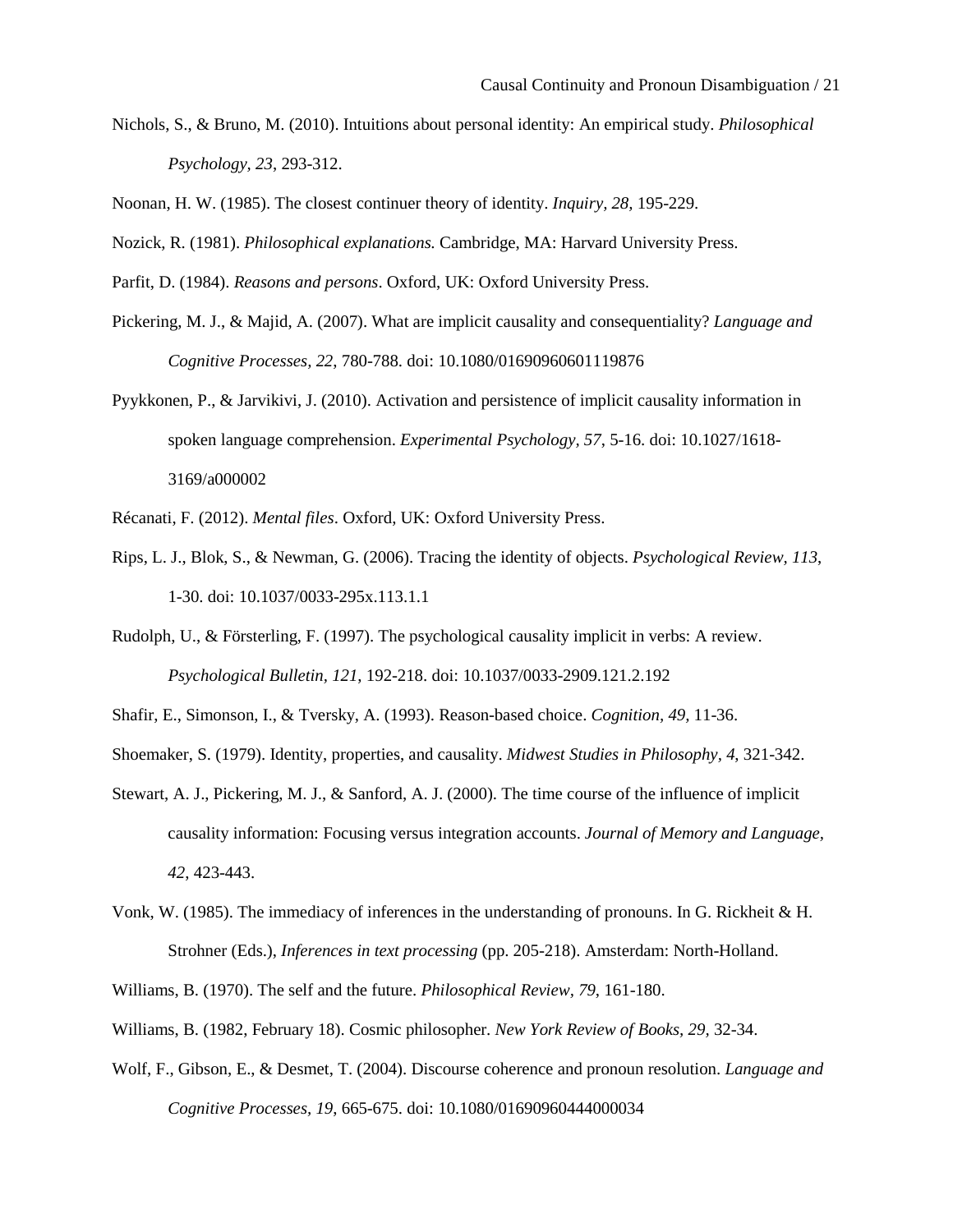### **Footnotes**

<span id="page-21-3"></span><span id="page-21-0"></span> $1$  Critics of Nozick's (1981) theory have pointed out that this formulation makes identity contextsensitive (Noonan, 1985; Williams, 1982), and the same is true of our own model. By clause (b) of the Causality Guides Identity principle, identity (e.g., whether  $x = y$ ) depends on whether y is closer to x than other competitors, and this implies that an item could be identical relative to one set of competitors but nonidentical relative to another. The criticism is that identity should depend only on *x* and *y* and not on other items that happen to exist at the same time as *x* or *y*. But although this point raises a possible problem for the metaphysics of identity, it may be an advantage for a psychological theory of identity *judgments*. Many studies of judgment and decision making (e.g., Shafir, Simonson, & Tversky, 1993), testify to the context sensitivity of choice: People's choices depend on the range of options on offer. It would be surprising if judgments of identity were not subject to the same kind of context sensitivity, and in fact, evidence for such an effect appears in earlier experiments (see, e.g., Rips et al., 2006, Figure 5).

<span id="page-21-1"></span><sup>2</sup> The theory leaves room for debate about exactly which causal forces support specific types of objects over time. In the case of people, in particular, the critical forces may be bodily processes (e.g., Williams, 1970) or psychological processes, such as a person's memory for his or her earlier experiences (e.g., Parfit, 1984). For experimental evidence on whether people believe psychological or bodily processes are responsible for personal identity, see Blok, Newman, and Rips (2005) and Nichols and Bruno (2010). For further thoughts about the nature of the sustaining causal forces, see Blok, Newman, and Rips (2007)

<span id="page-21-2"></span><sup>3</sup> However, causal information can trump gender marking in pairs like *Ed performed a sex change operation on Fred*. *She became a better-adjusted person*. We interpret *she* to be Fred, despite the clash in grammatical gender and the lack of parallel syntactic roles.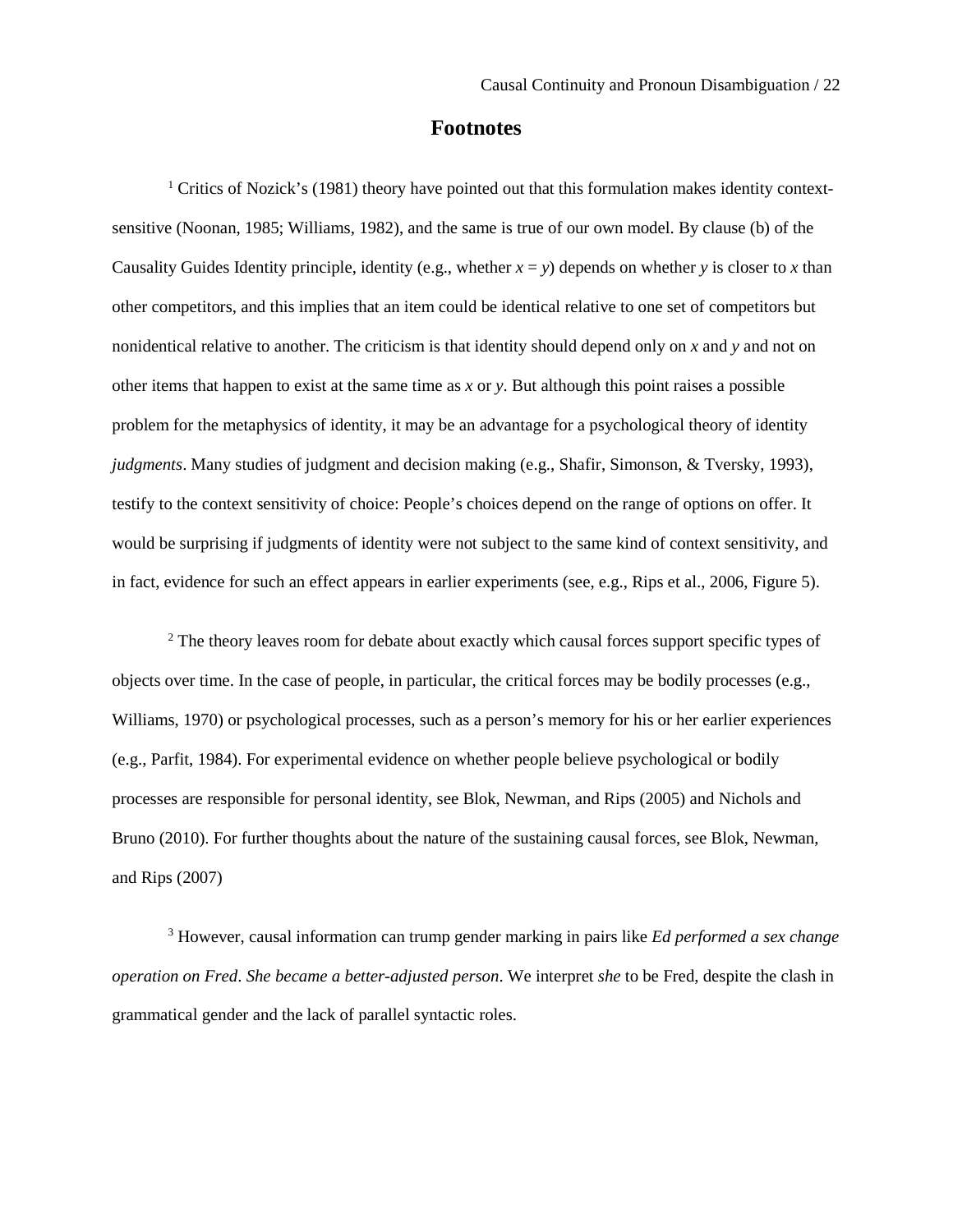<sup>4</sup> An account of coreference based on causality is more explanatory than accounts based on general properties, such as plausibility, salience, and prominence. Of course, the correct antecedent for a pronoun is the one that makes the discourse more plausible, but this generality does little more than restate the problem of what explains the correct assignment. The claim that the right assignment is more plausible than the wrong ones seems to mean only that the former is a better interpretation than the latter, which verges on a tautology. The theoretical work to be done in explaining pronoun assignment is unpacking the components of "plausibility" and their weighting in people's decisions. The present analysis proposes that causal continuity is of first importance in this ranking, and it provides a reason why this should be the case by linking pronoun resolution to an independently motivated theory about object identity.

The characters and props of discourse vary in their salience, and readers and listeners register these variations. When encountering a pronoun, people may consider the discourse entities as potential antecedents in order of their relative salience, and salience-based algorithms have proved useful in systems for anaphora resolution in computational linguistics (e.g., Kennedy & Boguraev, 1996; Lappin & Leass, 1994). But salience is too vague a concept to produce a satisfactory theory since salience is a cover term for more cognitively and linguistically basic factors, such as recency, given-new structure, and many others. Nor is salience either necessary or sufficient for coreference. The sentence *It was an old lady that swallowed a fly* features the old lady as new information, which makes her more salient than her snack. Still, if the following sentence is *She caused a bad case of gastritis*, then *she* is the fly, not the lady.

<span id="page-22-0"></span><sup>5</sup> In more detail, let  $p<sub>o</sub>$  be the probability that the strength of the object path is above the criterion, and  $p<sub>s</sub>$  the probability that the strength of the subject path is above criterion for a given sentence pair. As just noted, we can compute *po* from the proportion of the normal distribution that falls above criterion *c*, where the distribution's mean  $\mu_0$  and standard deviation  $\sigma$  are estimated from the causal ratings. Similarly, for *ps.* The predicted probability of a *neither* response, *P*(neither), is then equal to the probability that both paths are below *c*: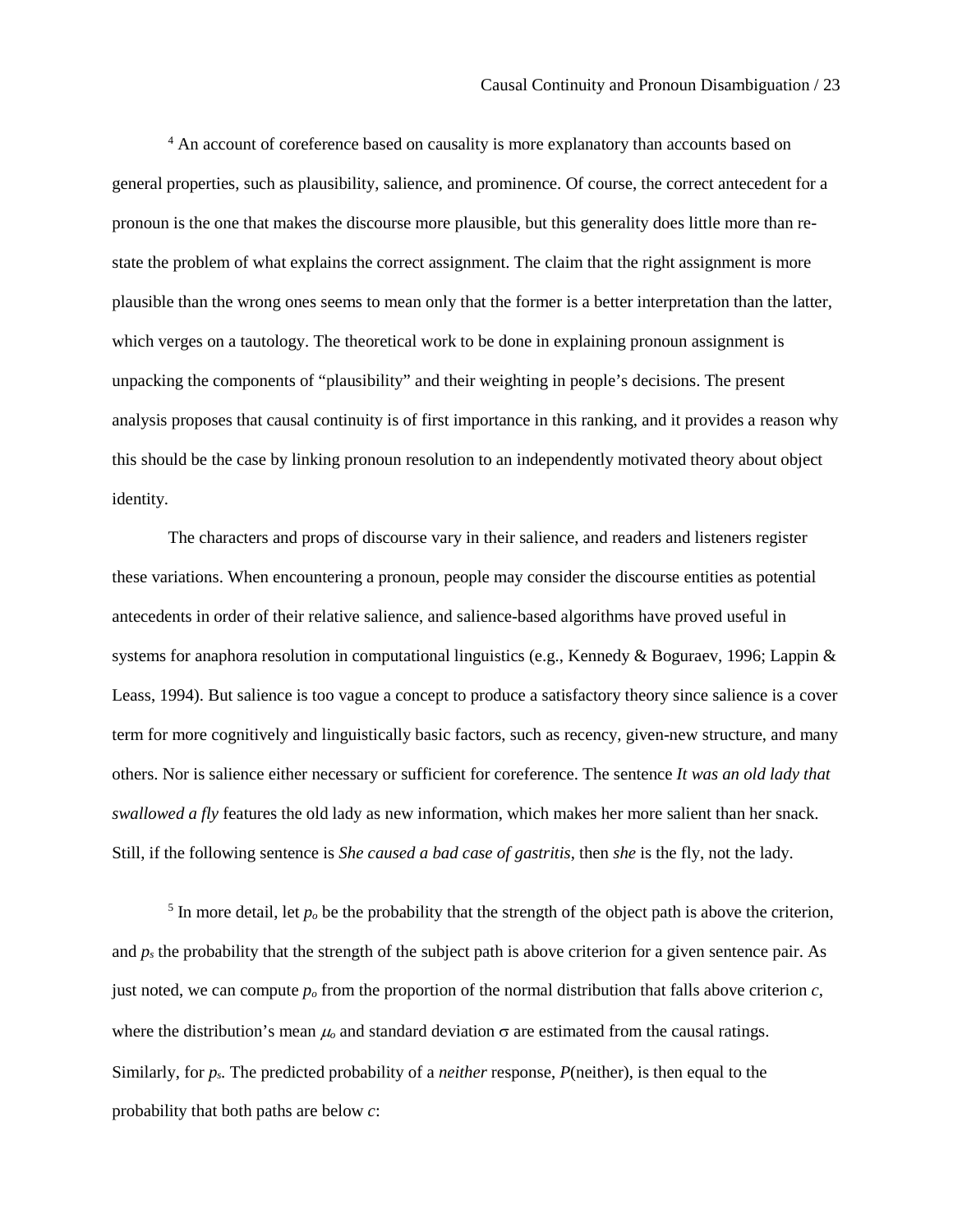### $P(\text{neither}) = (1 - p_0)(1 - p_s).$

Participants will make an object response under two conditions: (a) The strength of the object path exceeds *c* but the strength of the subject path doesn't [with probability  $p_o(1 - p_s)$ ], or (b) both strengths are greater than *c* but the strength of the object path is greater than that of the subject path. The latter probability is the proportion of the normal distribution greater than 0, where  $\mu_0 - \mu_s$  is the distribution's mean and  $\sqrt{2}\sigma$  is its standard deviation. If  $p_{\sigma>s}$  stands for this latter probability, then the predicted probability of an object response is:

 $P(\text{object}) = p_0(1 - p_s) + p_0 p_s p_{0 \geq s}.$ 

The predicted probability of a subject response, *P*(subject) can be obtained by subtraction:

 $P(subject) = 1 - P(object) - P(neither).$ 

<span id="page-23-0"></span><sup>6</sup> Here, participants are making more decisions in favor of the *object* noun than the model predicts; so the deviations can't be put down to biases in favor of the subject noun, such as those mentioned in the preceding paragraph. We need to be cautious in examining these deviations, since they depend on a relatively small number of responses. But a possible explanation is a secondary object interpretation, one that isn't properly reflected in the causal strength ratings. An example is *Larry accepted a promotion from Ray. He said "Thanks."* Although the dominant interpretation was the intended one in which Larry said thanks for the promotion, 18% of participants thought Ray said thanks, presumably for Larry's good performance on the job. The causal ratings miss this last possibility. We asked participants to rate how likely it is that Larry's accepting a promotion from Ray would cause Ray to say thanks. However, it's not Larry's promotion but Larry's job performance that would trigger Ray's gratitude. The latter interpretation is still causal but based on an inferred common cause for the events of the two sentences.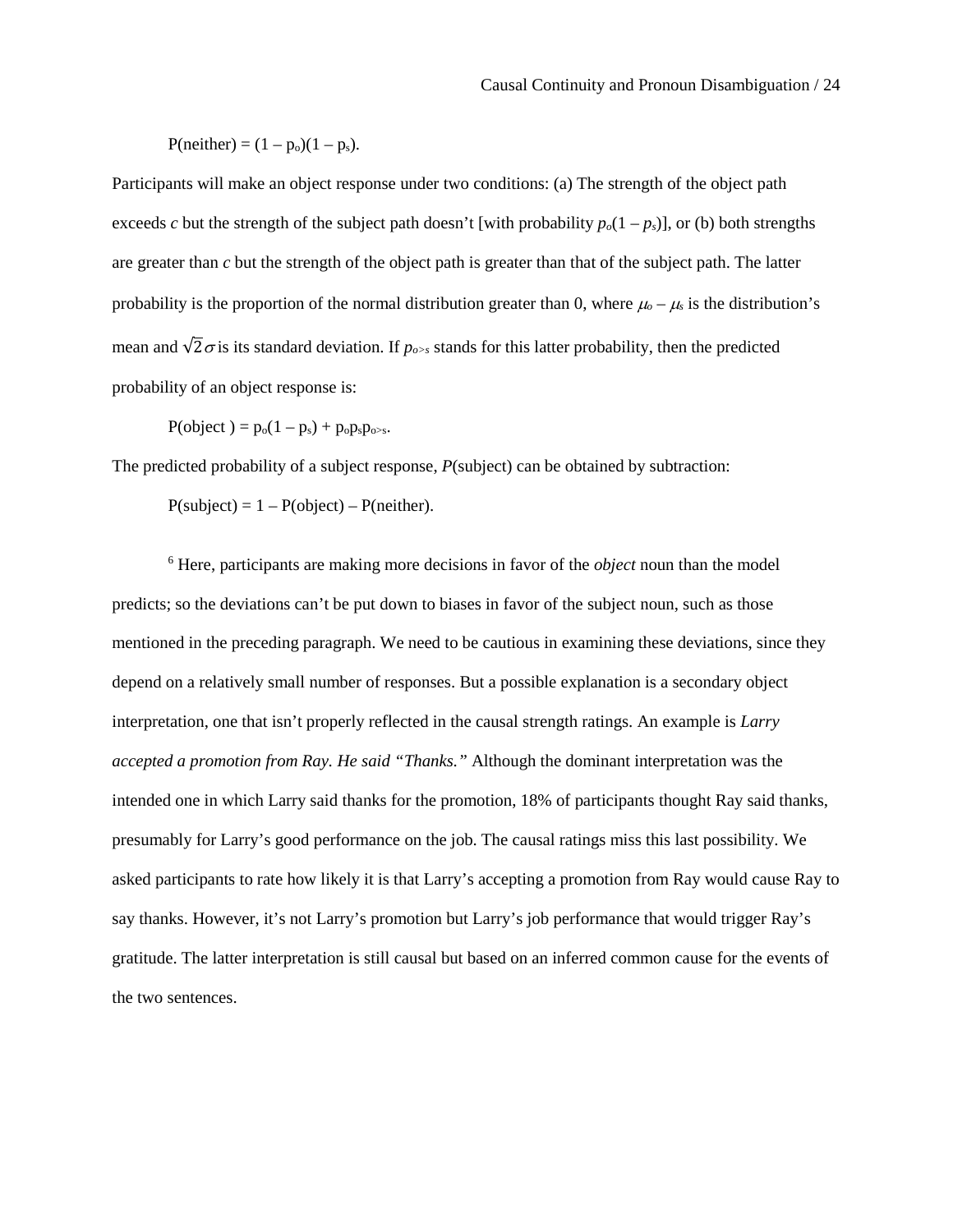## Table 1

# *Sample Sentence Pairs*

| Pair Type       | <b>Head Sentence</b>                      | <b>Tail Sentence</b>                   |  |
|-----------------|-------------------------------------------|----------------------------------------|--|
| Subject strong/ | Albert invited Ron to dinner.             | He spent hours cleaning the house.     |  |
| Object weak     | Julian beat Aaron in a boxing tournament. | He won first place.                    |  |
|                 | Charlie pursued Paul through the crowd.   | He caught up a few minutes later.      |  |
|                 | Kyle handed a prize to Bob.               | He said "Congratulations."             |  |
| Subject weak/   | Albert invited Ron to dinner.             | He brought a small gift.               |  |
| Object strong   | Julian beat Aaron in a boxing tournament. | He came in last.                       |  |
|                 | Charlie pursued Paul through the crowd.   | He eventually got away.                |  |
|                 | Kyle handed a prize to Bob.               | He said "Thanks."                      |  |
| Both strong     | Albert invited Ron to dinner.             | He bought an expensive bottle of wine. |  |
|                 | Julian beat Aaron in a boxing tournament. | He was covered in sweat.               |  |
|                 | Charlie pursued Paul through the crowd.   | He ran out of breath.                  |  |
|                 | Kyle handed a prize to Bob.               | He smiled.                             |  |
| Neither strong  | Albert invited Ron to dinner.             | He went to a rock concert.             |  |
|                 | Julian beat Aaron in a boxing tournament. | He read a good book.                   |  |
|                 | Charlie pursued Paul through the crowd.   | He ate a leisurely lunch.              |  |
|                 | Kyle handed a prize to Bob.               | He snored loudly.                      |  |
|                 |                                           |                                        |  |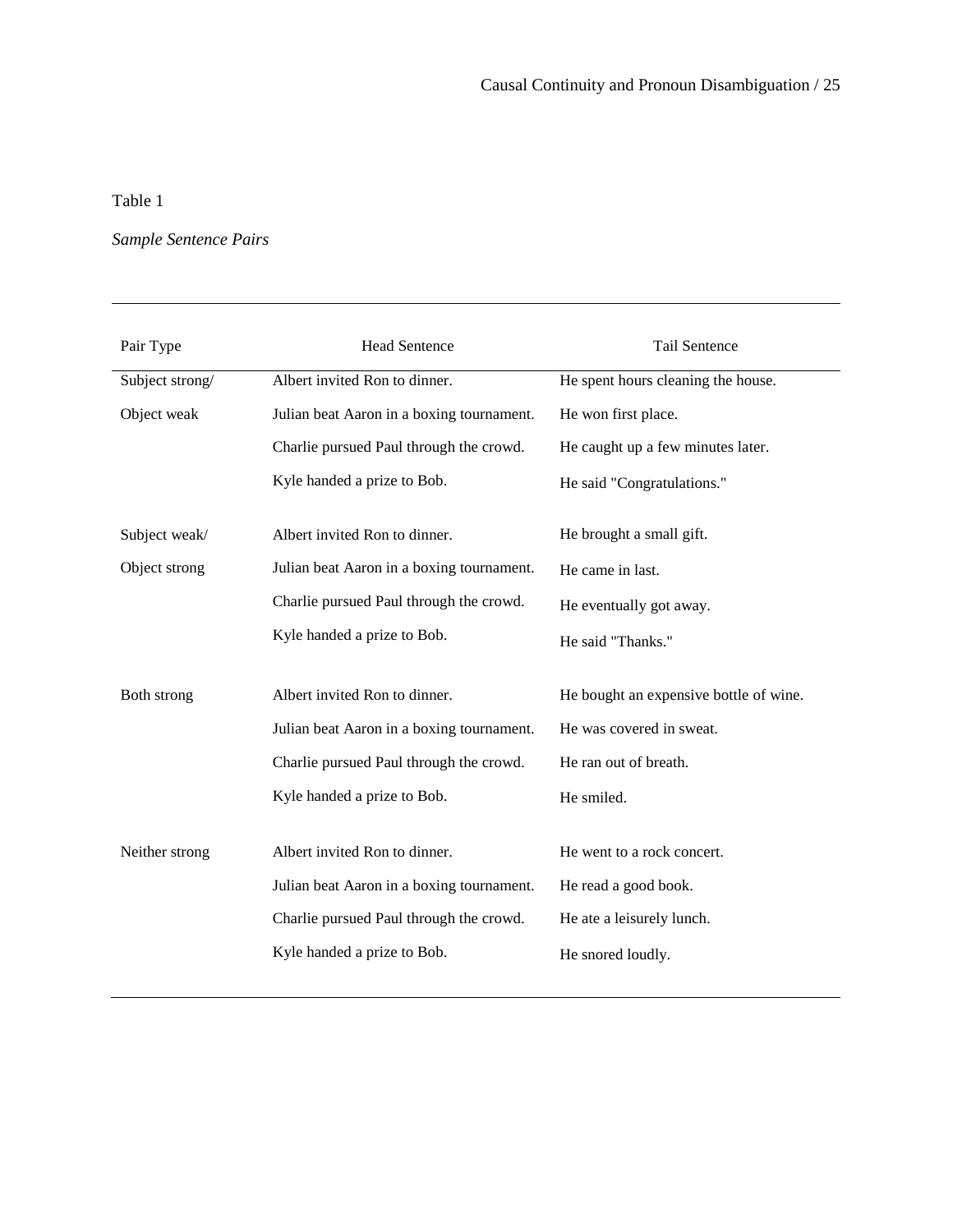### Table 2

*Mean Causality Ratings (on 1-to-9 scale) and Disambiguation Proportions (Standard Deviations Given in Parenthesis)*

|                                | Mean Causal Likelihood<br>Rating |                           | Proportion of Choices for Antecedent   |                                    |                                       |
|--------------------------------|----------------------------------|---------------------------|----------------------------------------|------------------------------------|---------------------------------------|
| Pair Type                      | Subject<br>Name<br>in Tail       | Object<br>Name<br>in Tail | Proportion<br>of<br>Subject<br>Choices | Proportion of<br>Object<br>Choices | Proportion of<br>"Neither"<br>Choices |
| Subject strong/<br>Object weak | 6.84(1.18)                       | 1.49(0.66)                | .92                                    | .06                                | .02                                   |
| Subject weak/<br>Object strong | 1.54(0.90)                       | 6.28(1.31)                | .04                                    | .94                                | .02                                   |
| <b>Both strong</b>             | 6.82(1.13)                       | 6.04(1.49)                | .72                                    | .25                                | .03                                   |
| Neither strong                 | 1.24(0.69)                       | 1.35(0.85)                | .15                                    | .22                                | .63                                   |